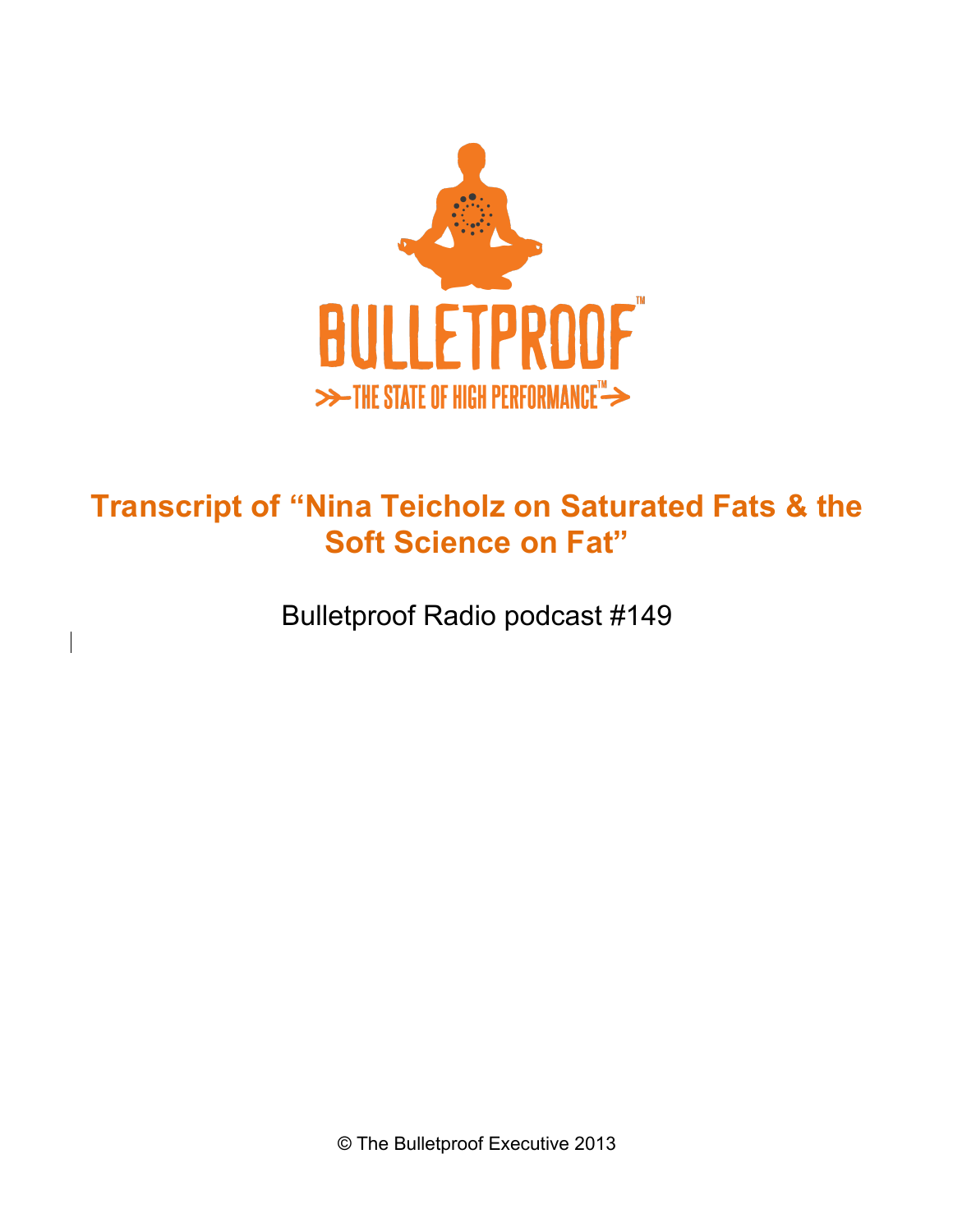

#### Warning and Disclaimer

The statements in this report have not been evaluated by the FDA (U.S. Food & Drug Administration).

Information provided here and products sold on bulletproofexec.com and/or upgradedself.com and/or betterbabybook.com are not intended to diagnose, treat, cure, or prevent any disease.

The information provided by these sites and/or by this report is not a substitute for a face-to-face consultation with your physician, and should not be construed as medical advice of any sort. It is a list of resources for further self-research and work with your physician.

We certify that at least one statement on the above-mentioned web sites and/or in this report is wrong. By using any of this information, or reading it, you are accepting responsibility for your own health and health decisions and expressly release The Bulletproof Executive and its employees, partners, and vendors from from any and all liability whatsoever, including that arising from negligence.

Do not run with scissors. Hot drinks may be hot and burn you.

# If you do not agree to the above conditions, please do not read further and delete this document.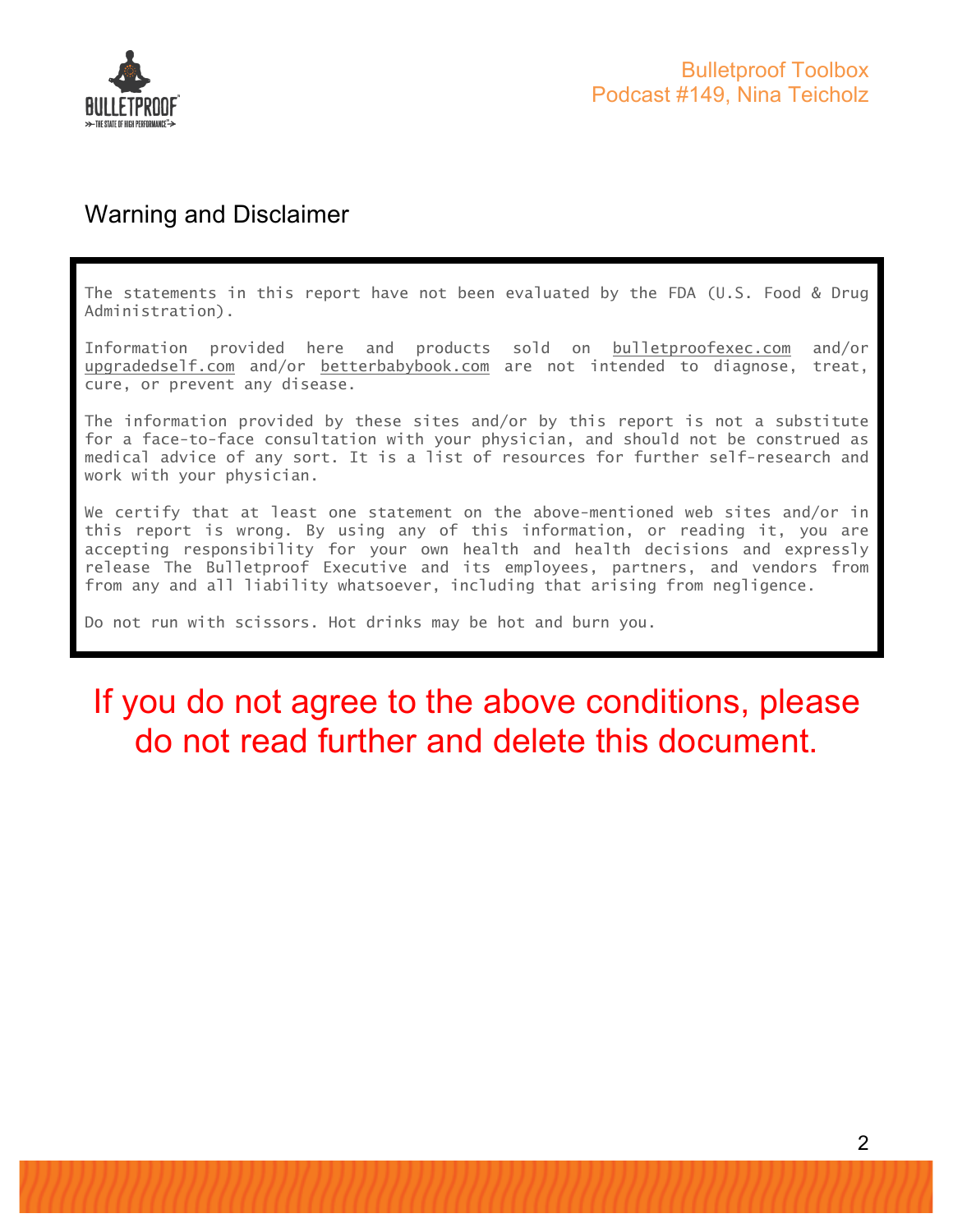

Dave: It's Dave Asprey on Bulletproof Radio. Today's cool fact of the day is about leaf-cutter ants. They're the only animal besides us humans who cultivate their own food. They like to cut off pieces of leaves, chew them up, put them into little compost piles ... and we've got our fermentation angle there ... and then they feed off the fungus the pile produces, which is actually a healthy fungus and not an unhealthy fungus.

> It's not really the Bulletproof Diet that they're on, but it seems to work for them, and it's terrifying to imagine what they eat if they were living off Bulletproof Coffee so let's no go there.

> Today's guest is Nina, and Nina I'm just going to freely say I cannot pronounce your last name even after trying. Would you please pronounce your last name perfectly for our listeners.

- Nina: It's pronounced tie-scholl's, like a tie you wear and Dr. Scholl's shoes.
- Dave: That is the best pneumonic ever. Nina Teicholz. Got it ... sort of. Beautiful.

Despite the fact that I have a hard time pronouncing your last name, Nina, I'm a fan of your book, because you wrote this awesome book, bestselling New York Times book called *The Big Fat Surprise: Why Butter, Meat, and Cheese Belong in a Healthy Diet.* That's amazing. You've also contributed to *Men's* Health and *Gourmet* magazines, *Cooking Health*, [*We've Got to Be Friends* 0:01:32], but you've also done these little things like *New Yorker*, *The Economist*, the *New York Times*, *Salon*. You've been an NPR reporter ... and basically you're way cool and I wanted to have you on the show. Thanks for joining.

- Nina: Thank you for having me. It's great to be here.
- Dave: If you're watching on video, you may have noticed I'm wearing a really cool shirt with astronauts on it. That's because I've been getting a lot into the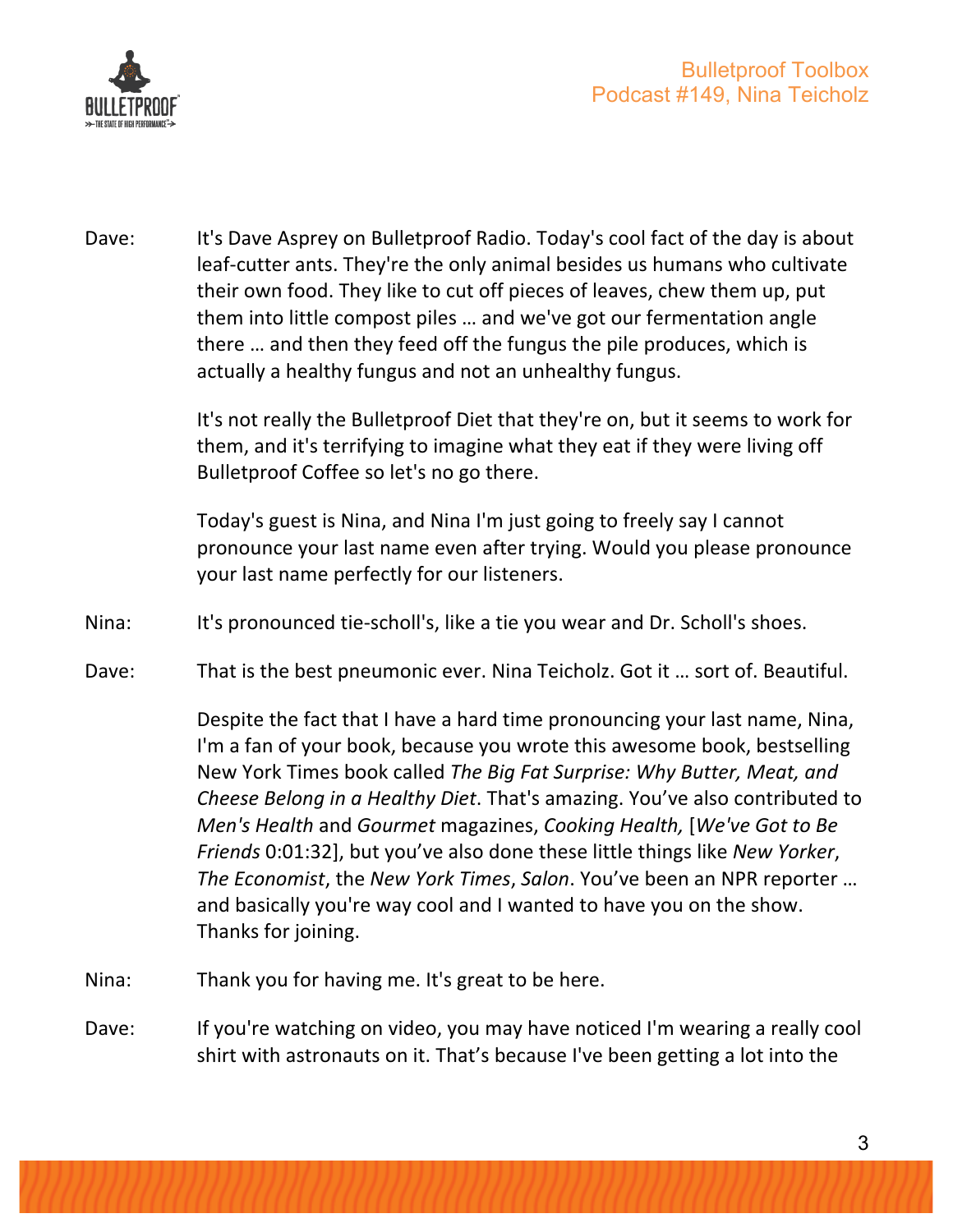

SpaceX program lately and just felt like today was time for astronaut wear, so I'm not exactly wearing my normal podcast whatever ... but it's fun.

- Nina: Sorry, I don't have any astronaut gear on. I look just so conventional and boring by contrast, but I like your shirt.
- Dave: One of the things I've been thinking about is that, if we could convince the space program to look at fat, and they understood that there was more calories per gram of fat, they could actually carry less food up into space station if would fat-adapt the astronauts. They'd save rocket fuel.
- Nina: That's interesting because you must know of this team that just rode across the Pacific. They were fat-adapted, and they took all their food with them in a boat rowing across the Pacific. They did extremely well. I don't know if they won, but they did extremely well. It took them 28 days, and they have to carry all their food with them like a spaceship.

Weight [inaudible 00:03:07] must have been one of the factors that helped them, aside from the advantages of being fat-adapted for endurance athletes, which I'm sure you know about.

- Dave: We just jump right into eating butter and living off fat and astronauts, which is unusual for the show. Why did you get into biology in the first place? You're written a book that is, I think, really a good book and very respect-worthy, but how did you get there from being an NPR reporter, studying at Oxford and Ivy League? Explain the transition.
- Nina: Like you, I wasn't studying nutrition. I was an investigative reporter, and I was doing a series of investigative pieces into the food industry for *Gourmet*. My editor assigned me a piece on trans fats. This is back in like 2003. I wrote a story that broke open that whole subject. It was the first really in-depth look at what the issues were around trans fats. That led to a book contract, and I started writing a book about trans fats.

Some of the people that I talked to for that story just blew my mind about this bigger story, about all dietary fats. Your listeners might know. Mary Enig was this pioneering scientists who was completely harassed and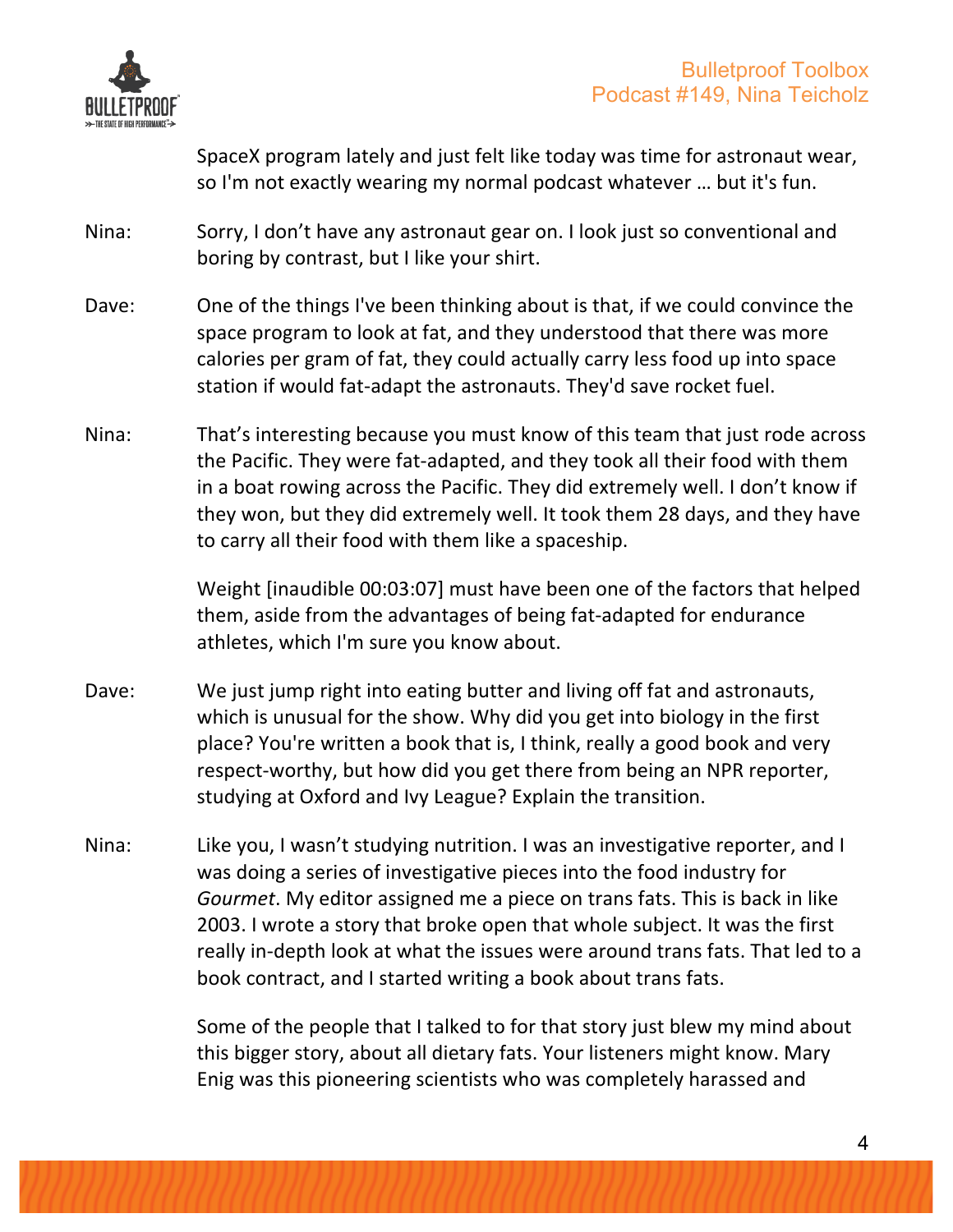

ignored by the establishment scientists, and then Gary Taubes, which I'm sure a lot of your listeners know about him.

It made me realize there was a giant story out there that had gone underreported. I decided I was going to write about all dietary fats, which is a crazy endeavor. It took me nine years to write my book because I had to read every last study and really dive into this in a really intense, profound way. That took a long time.

Dave: The two authors you mentioned, Mary Enig who I have not had the pleasure of meeting, and Gary Taubes who I consider an amazing writer and actually was kind enough to speak at Silicone Valley Health Institute, which is an anti-aging group that I've been involved in the leadership of for a decade.

> Getting to have dinner with Gary and meet Gary, it's like, "Wow!" This guy never wasted a word in 500 pages of *Good Calories, Bad Calories*. If you're listening to the show and you don't know either of those authors, they're both worth reading. If you're interested in learning a little bit more, other than the basic, "Hey, here's the Bulletproof Diet." "Here's a paleo diet." "Here's how to eat more fat." You don't know why, you want to get over a fear of fat ... science is hard to argue with. You can really pay attention to the things those two have written, so thumbs-up that you mention them, and thank you for providing that resource to the readers, or listeners as this case may be.

Nina: I think of Gary Taubes as the godfather of this whole movement. He wrote these articles in late 1998 and then early 2000s about ... He really was the first person to put together this story about, "How did we get going down this path of believing that fat and saturated fats are bad for health?"

> He was first person to really stitch that ... "The Soft Science of Dietary Fat," was the title of his article, and he put that in his articles and his book that came out later.

Where I take the story from there is ... just for people who ... I know you have an educated audience. Where I take the story is I take the next step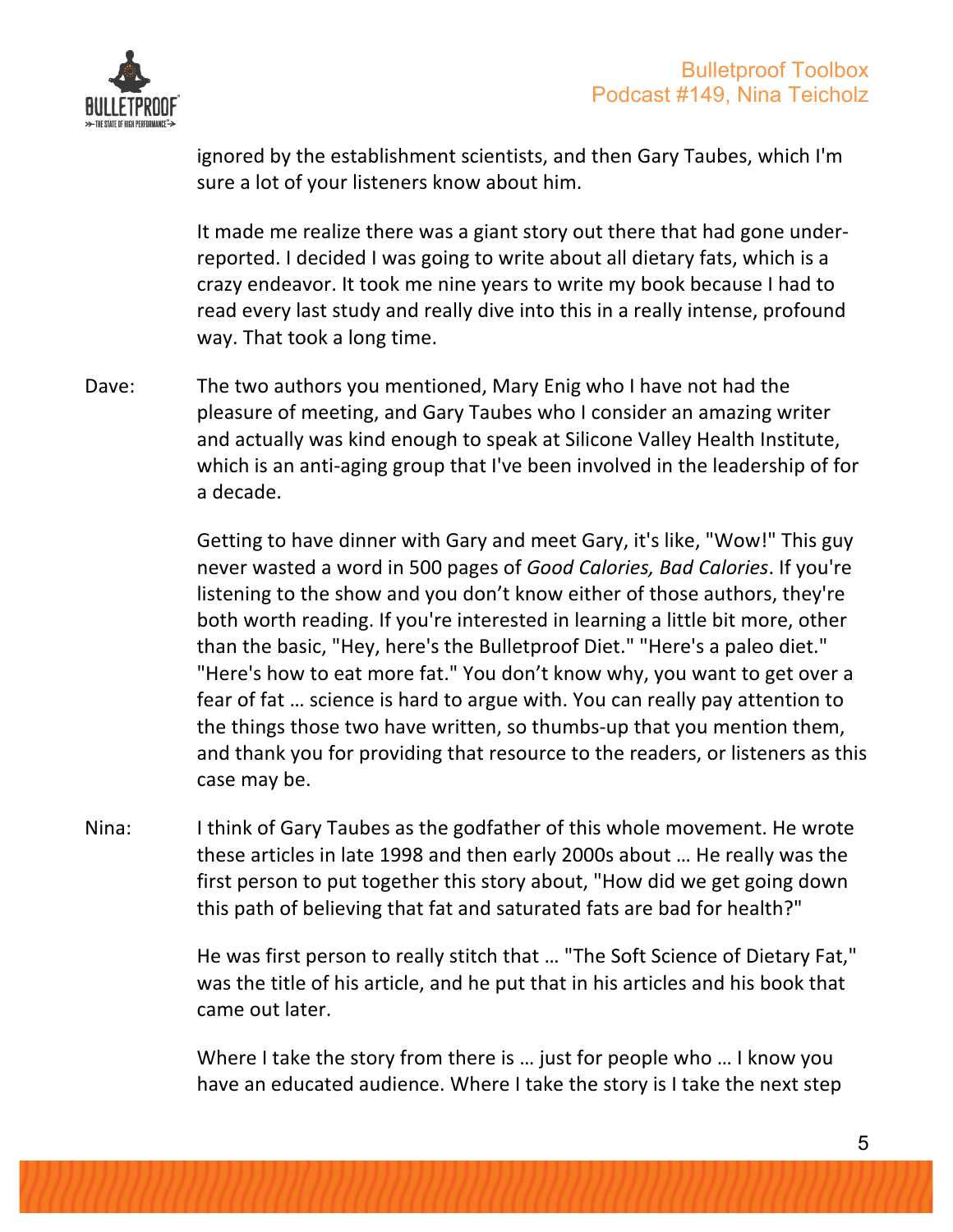

from what Gary did. I cover some of the same history as he does. My book is geared to a little bit more of a general audience. It has, I think, in its best possible light, been called a "nutrition thriller." It's a page-turner. The *Economist* called it a page-turner.

I continue on the story about, "What about the Mediterranean diet? That's maybe not all that's it's cracked up to be. What's the story about olive oil?" I really go into more of the story about how the food companies played a role in this history. Gary's book stops in 1986, and I continue on with the science since then.

What has happened in the last decade? The last decade of science and progress in this area has been revolutionary. What was the role of Atkins? What's the role of Dean Ornish; I analyzed his science and [inaudible 00:07:39] some surprising gaps in it. I tell the story of trans fats, tropical oils, what happened when we took trans fats out with just a scary story, I think.

It covers some ground that ... where his book leaves off, I pick it up a little bit and carry the story forward. It's such a huge story. People have said, "Why do I need to read your book when I've read Gary Taubes?" and I say, "It does have this additional information, but also it's like World War 2; you need more than one book on World War 2." It's a huge story.

Dave: I would say your books are different, and page-turner is definitely true. Writing a nutritional page-turner ... I just finished writing the *Bulletproof Diet Book*, which is honestly not a page-turner. It's got the story of [crosstalk 00:08:28]. Thank you. [Roedell 00:08:31] December 2nd is our big launch.

> The challenge of working in hundreds and hundreds of references but still making it accessible, so that it's like, "What do I do with all this?" versus the story. What I like about your book is that you have the story, but it's not dry. Reading a history of nutritional policy book would put anyone to sleep, and you totally didn't do that.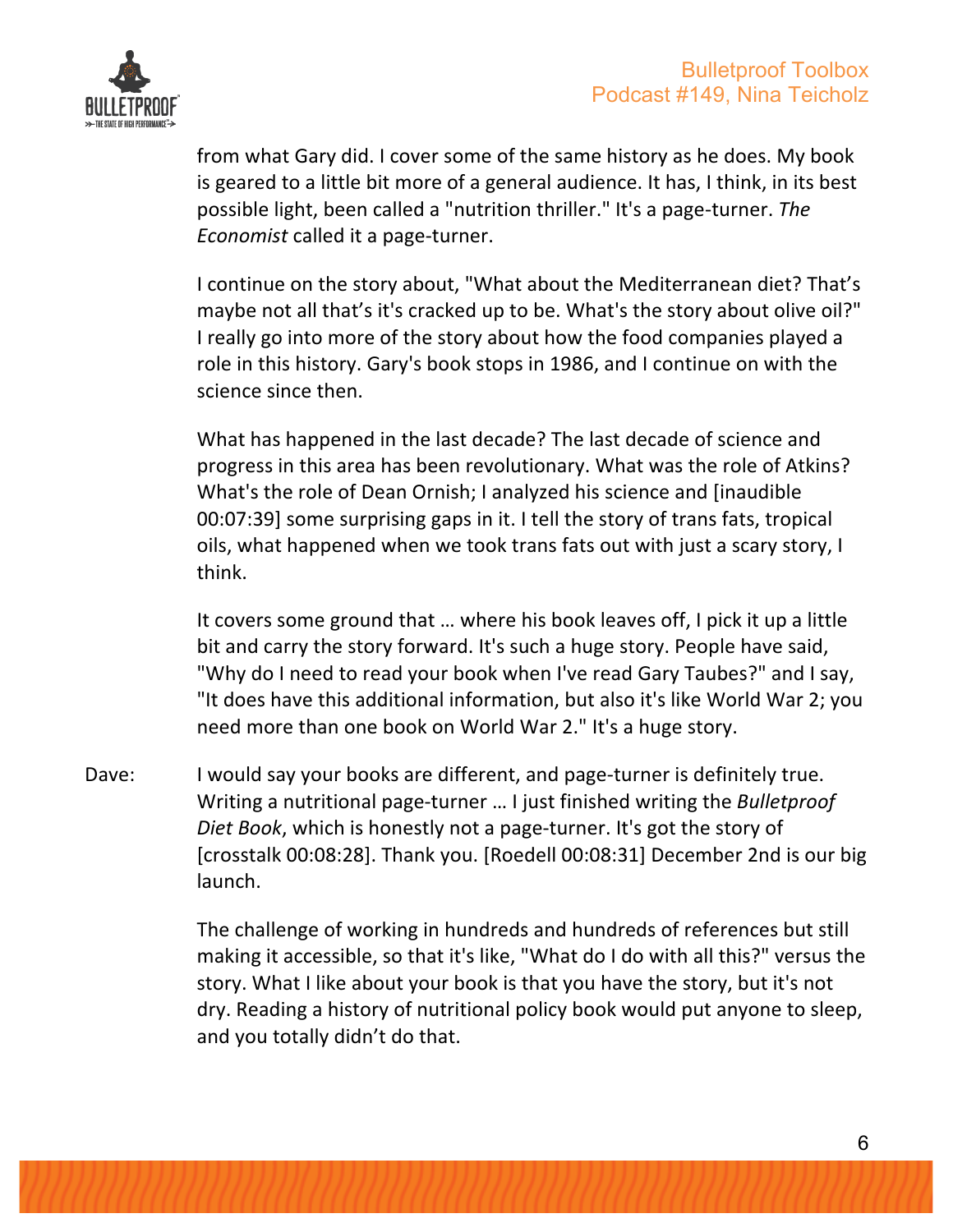

Thank you. When people learn how they've been basically defrauded by modern industrial food, they should feel a little bit betrayed and angry; and when they learn that it takes 600 days to replace half the fat in your cell membranes, you realized, "Okay, I'm not going to fix myself in a week, but I can probably feel better; but it's going to take four years to get 75% of my cell membranes back where they should be if I had just been eating the stuff I was supposed to be eating and someone lied to me about."

That kind of stuff should make you a little bit upset.

Nina: It does, and I get a lot of really passionate emails from vegetarians, from people who are angry that they've been carrying around extra weight, people who lost their parents because their mother or father was strictly, religiously eating margarine, following a low-fat diet, and still died of heart disease. 

> The stories ranged from the small to the tragic. As a nation, we have been so much sicker, obviously sicker, and one of the stories now that nutrition experts tell us ... They basically have two ways that they shift the blame away from their own bad advice, and one of them is, "You Americans, you are fat and diabetes because you don't work hard enough, you're all eating junk food, and you don't exercise enough. It's your fault."

> One of the things that I document in my book is ... and this is available data to them, too ... we have reduced our saturated fats by 11% of the last 30 years. We have increased fruits and vegetables by 17%, and we've increased carbohydrates by 25% as we've been told. We have followed that food pyramid, eating most of our calories in that big bottom slab.

> At the same time we're clearly fatter and sicker, so how can that truly be our fault. I don't think exercise is really an explanation because there were ... It's not like we were all hunters and gatherers running around the savannah anytime recently. People had [inaudible 00:11:12]. There were no gyms in our grandparents' day. The jogging craze didn't start until the 1970s, and we actually are a fairly active population.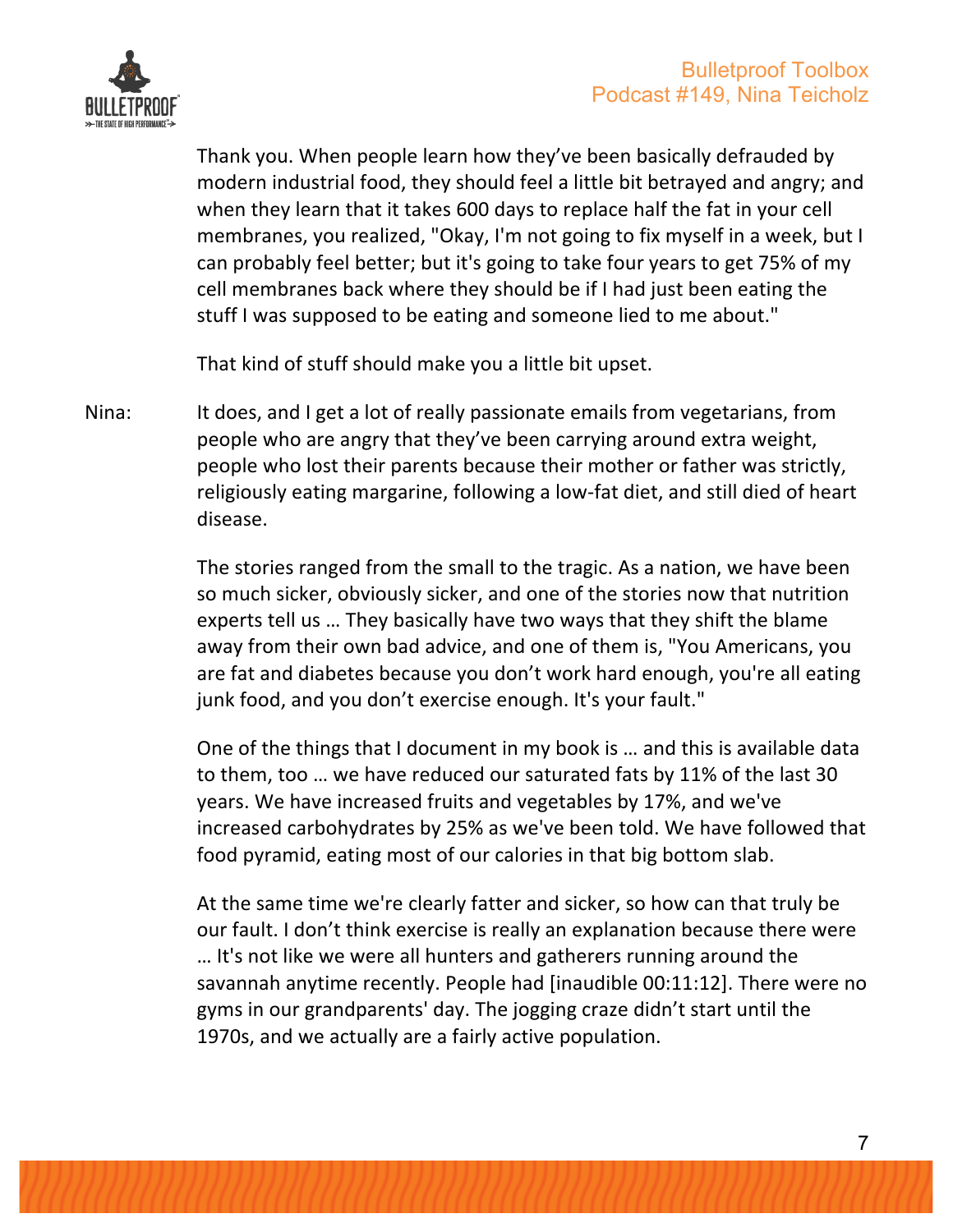

Clearly our working hypothesis is not working, and the main message of my book is, "This has been our hypothesis, that fat, and saturated fat particularly, are bad for you. It's been our hypothesis since 1961 when the American Heart Association issued its first anti-saturated-fat guidelines. It's been our hypothesis for over half a century; it clearly isn't working. We need to try a new hypothesis.

- Dave: It was that exact, "It clearly isn't working," thing that finally made me start paying attention to fat. I used to weigh 300 pounds, and ...
- Nina: That's amazing.
- Dave: You know you're fat when you're fat, and then you do what most people do which is, "It's because I didn't try hard enough. I have these clear recommendations ..." I'm like, "All right. I'm done. I am going to work out six days a week an hour and a half a day, make sure I get my exercise in, half weights half cardio," and I cut my calories to around 1800, sometimes 1500, and, "I'll eliminate fat, and will eat those stupid chicken breasts and whatever else."

At the end of the 18 months I was still inflamed, I was still fat, and I was strong ... but I was fat. I didn't have to buy new pants. I was still a size 46, and I'm a 34 today.

Nina: That's people's experience over and over again. I was also carrying around 10 more pounds than I do today, and I used to exercise strenuously, an hour every day. Now I have almost no time to exercise, even though I love it, but I don't have to worry that I'm going to ...

> I love exercise, but it's hard for people if you've got a job and kids. There are so many stories like ours now.

I think that it's hard for people to realize. People keep trying the failed solutions and getting the same results. What is it? I think it's Albert Einstein who said, "People who are insane are people who do the same thing and expect a different result."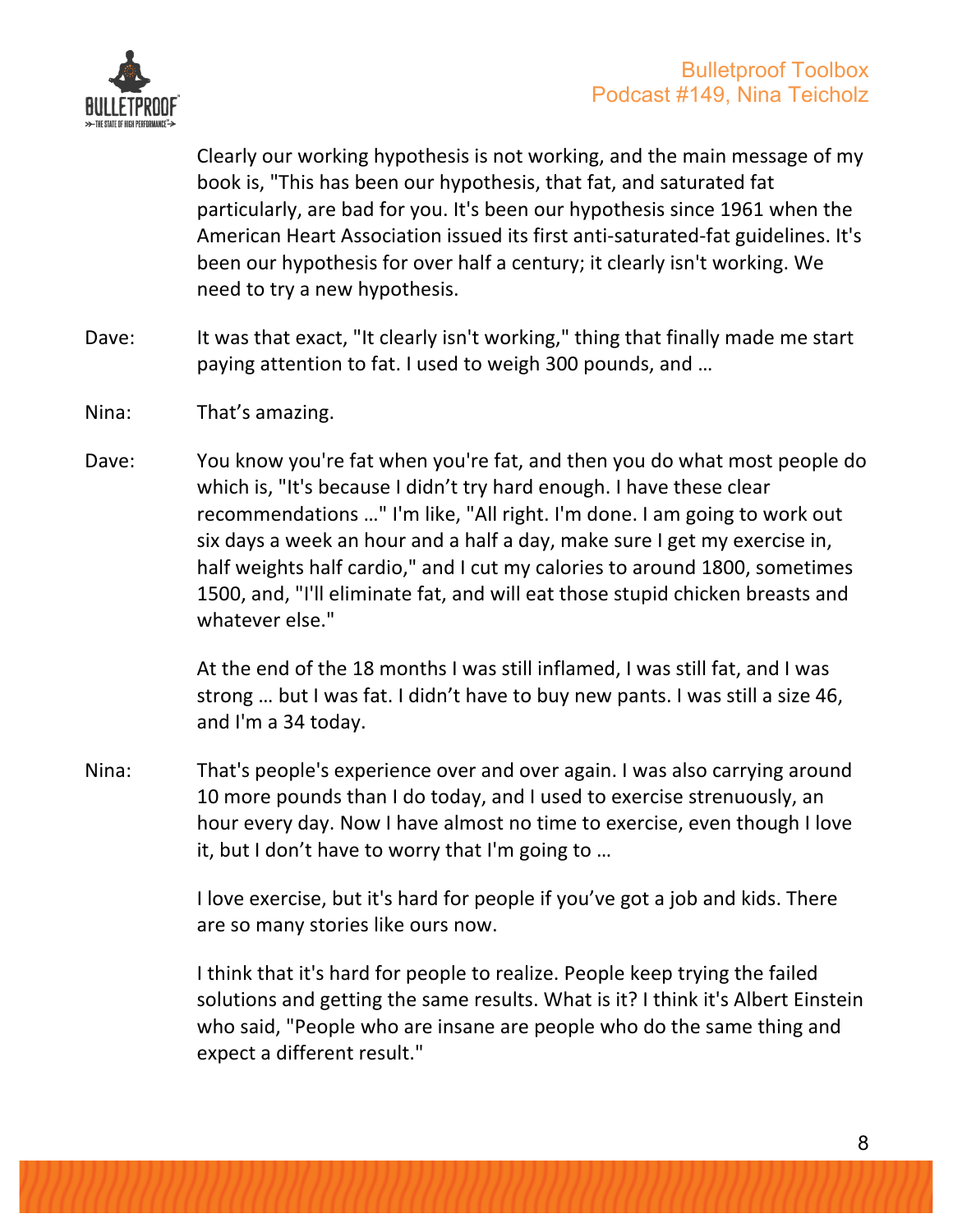

One of the reasons I think my book has had a decent reception, one is that it's got thousands of footnotes, so it's really road referenced and its lays forth a strong argument. I think also the doctors whom I've spoken with, including a cardiologist at the Cleveland Clinic, they are surprisingly receptive because they know that the solutions that they give to their patients are not working for them. How many more times will they say, "You need to cut down your fat. You need to ramp up your fruits and vegetables. You need to exercise more," and their patients aren't getting healthier?

I was going to say, there are two explanations that ... I started to say that there are two explanations that experts give about why we are not successful, the way that they shift the blame. One is by blaming Americans, themselves, and the other is by blaming the food companies for producing all this crappy food ... and they do.

One of the things I try to do in my book is to tease out ... I go into depth about the role the food companies have played in this whole story. I'll just give you a little tidbit of that, which is going back to the 1940s when the food manufacturers were starting to really grow up ... Heinz, Best Foods, Standard Food. They realized that influencing nutrition policy was the key to selling their products, and the American Heart Association in the 1940s was this sleepy little cardiologists' society.

In 1948, Proctor and Gamble goes to them and says, "We would like to make you the beneficiary of our Walking Man Radio Contest." Overnight, \$1.7 million flows into the American Heart Association coffers. Suddenly they're opening chapters all over the country, they've started a research budget, and that really transformed them into the national powerhouse that they became today, which they still are today.

Coincidentally, in 1961 the American Heart Association's first nutritional guidelines say you need to switch from saturated fats to unsaturated fats, which are vegetable oil, Crisco oil being Proctor and Gamble's major product.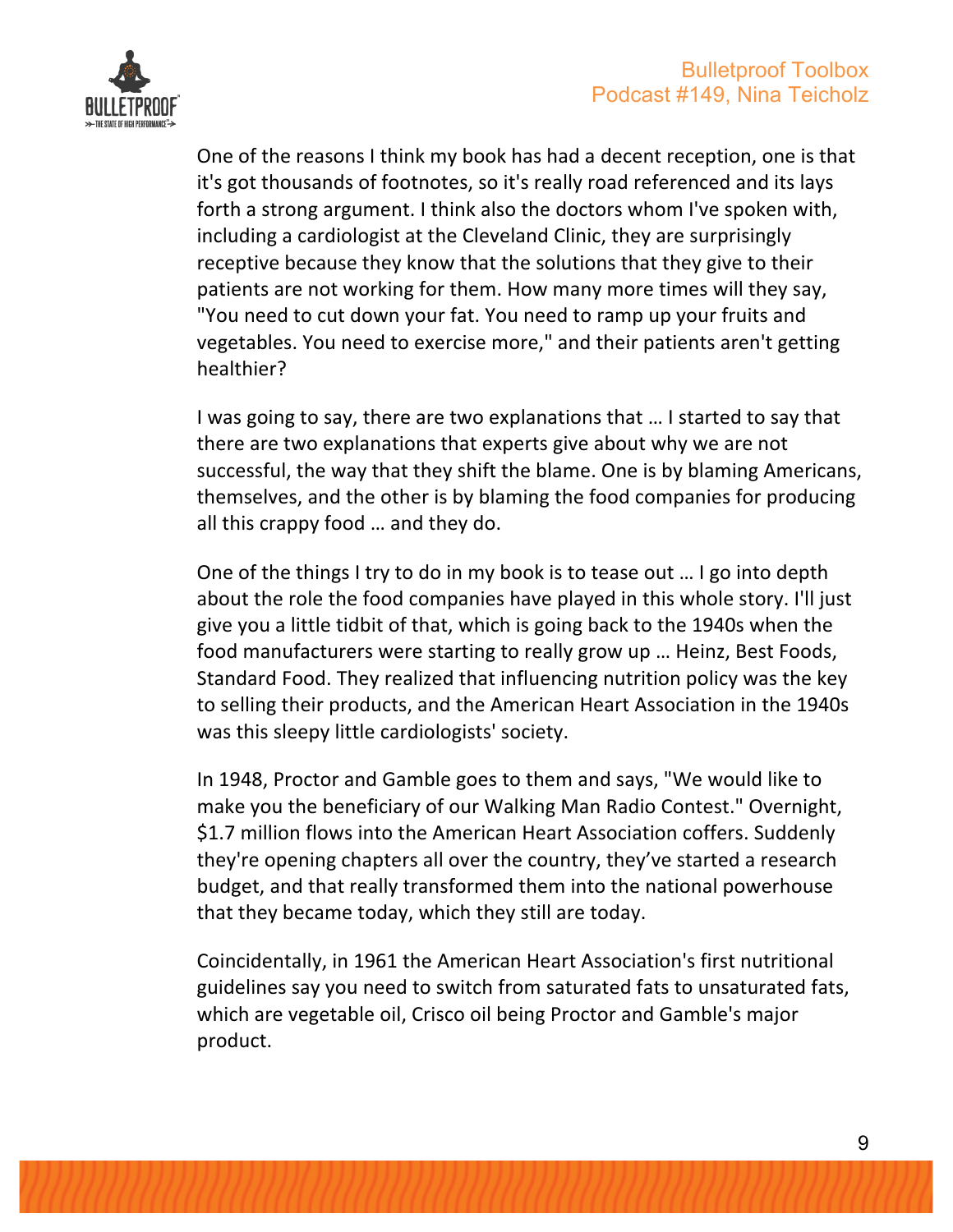

The interests of [certain 00:15:39] companies have been in there from the very start, but I have to say that the story that I ... Ultimately I think that this is a story of failed science. Scientists [inaudible 00:15:53] results to ... making conclusions about results before the evidence was ready, and then perpetuating their bias for a certain hypothesis, ignoring evidence to the contrary.

The bulk of the story is really that ... making soft science suffice and not being rigorous enough about the science.

Dave: One of the things that really got to me when I was fat was that idea that I was being scientific, because you keep seeing this. What you don't know is that you have that huge selection bias, you have the funding problems, and then you have the marketing problem.

> The companies you mentioned, all of them got their start even 50 years before the 40s as coffee companies, believe it or not. When you look at Post and Kellogg and all of that, they all started out selling something that, throughout history, has been a commodity, somehow making it different, or telling people that this was better, this was special, even though the whole time they were grinding down quality ... grinding down, that's funny ... grinding down quality, and did whatever they could to make it economically 1 more cent per pound of profit.

> Then they became expert at saying, "Two cups of coffee ... they look the same so they must be the same." It was that ability to apply marketing on top of that that they then transferred to food, and then they transferred it to breaking public policy and hacking science.

I don't ascribe to these companies being evil, or the people running them being evil. It's like an emergent behavior. You have tens of thousands of people working toward selling more Raisin Bran, or whatever it is, it just goes that way. "Oh, I can grow soy bean oil. Let's find a way to sell it."

It's up to people to see, "Oh, wait. I tried that for a while, and I'm not actually better than I was before," and paying attention to personal results, and looking at what happens around you. Then it's up to scientists to look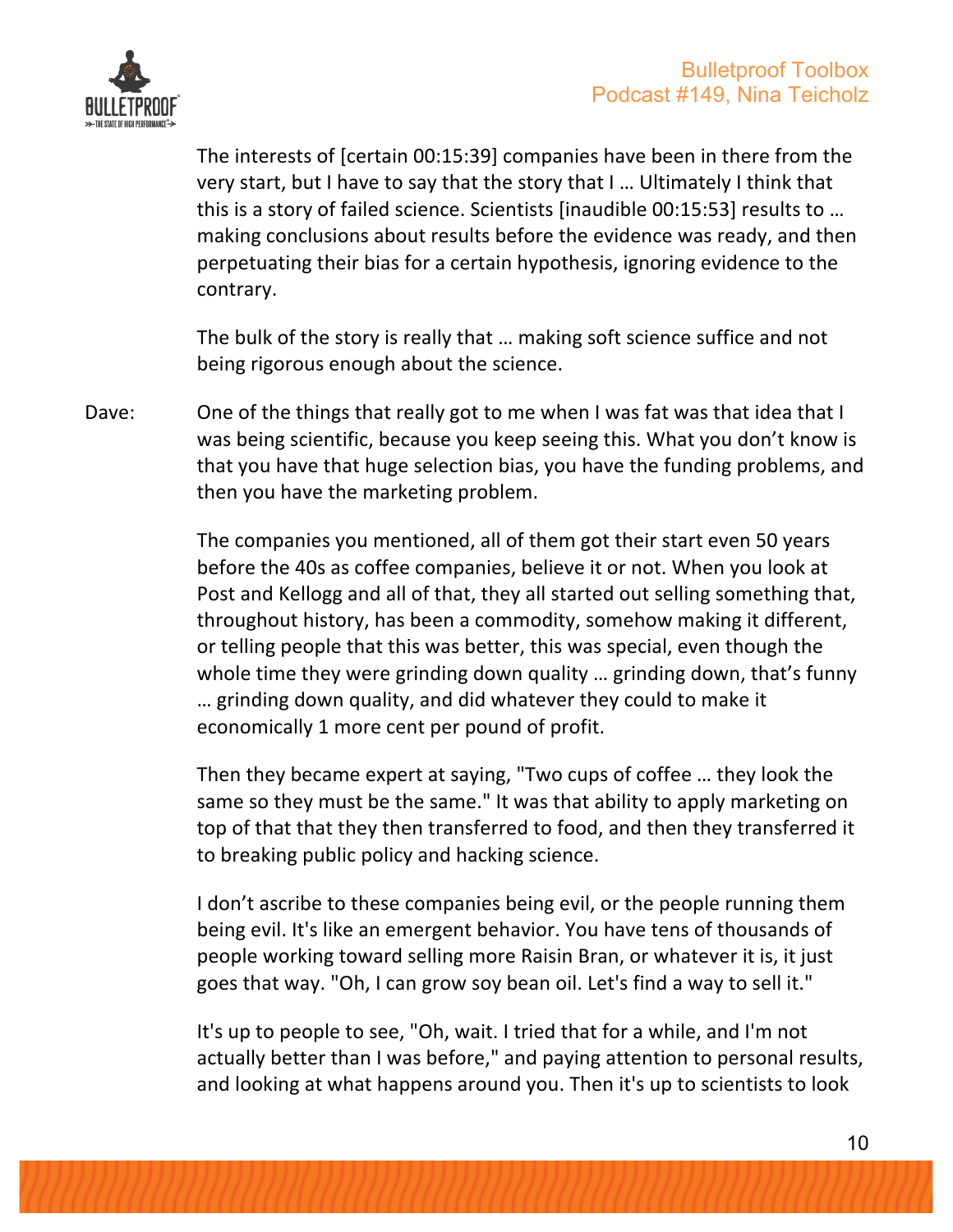

at the double blind side, and then also look at the clinical side. "Wait, if the double blind says this but all of the clinicians say, 'Good God, my patients are dropping like flies," you need to balance both of those out because they're both useful datasets.

Nina: There are so many things to say about nutrition science and why it has gone awry. My chapter on trans fats, I got really deep into the world of food scientists, particularly oil chemists who are the people who work on fats. The story of trans fats, there's a section where I talk about how there was literally a mafia of guys who were there to protect vegetable oils, and particularly to prevent this story of trans fats from getting out.

> Going back to Mary Enig, one of those original scientists I spoke to, she encountered this mafia. They would call up journals and try to prevent her articles from getting published. They literally told me they follow scientists around to conferences, and their job is to stand up and ask as many aggressive, hectoring questions as possible.

> They don't think of themselves as bogey men. They truly believe that they're defending something ... that what they're saying is true. Nevertheless, they are organization by a trade association, the Institute for Shortening and Edible Oils, and this is part of what the vegetable oils company do. They're some of the biggest companies in the world ... ADM, Cargill, Bunge, Monsanto. They've been very successful.

> Trans fats started in the food supply in 1911, and they were not even really ... there was nothing written on them until the 1970s. Mary Enig was considered a complete zealot for even talking about them for decades ... not decades, but a decade.

> That's one of the stories about how bad the science is, the influence of industry, but it's also true that scientists inside the field are not doing great science, either. They're doing these epidemiological studies, and this gets to your point about how ... where they're ignoring what the doctors say.

It used to be that doctors were involved in research more, and they saw patients. They understood what it meant to try to get somebody to lose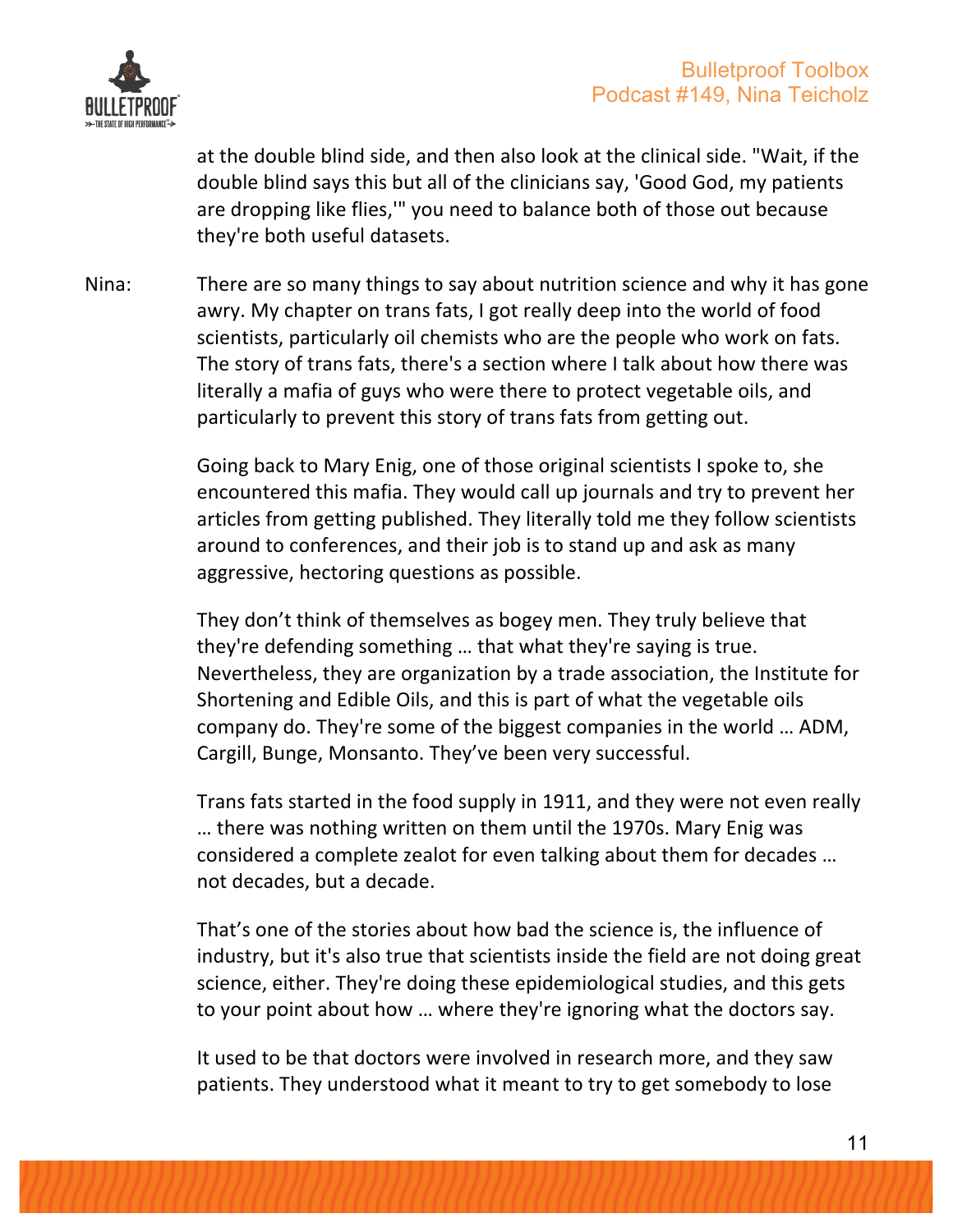

weight. They can see that up close. Now most of the headlines in nutrition come from epidemiological studies because it's very easy to generate headlines out of these big datasets.

What those scientists do, they send out survey forms, they get back to survey forms, they do statistical analyses on them. They might never see a person who's trying to lose weight. They really are to detached, and they don't understand anything about biology, metabolism, basic biological processes. They're just looking for associations.

Then there's all kinds of problems with measuring people's diets. "How many peaches did you eat last year?" check a box ... 400 more questions. The validity and quality of that data is questionable, and many scientists question it, but currently are epidemiologists are in ... they're some of the biggest names in science today.

Still I go after them pretty strongly in my book, and by name. They're behind all those headlines, scary headlines about meat-eating. "Meat-Eating Causes Cancer." "Meat-Eating Causes Heart Disease, Stroke," on the front of the New York Times. All of those come out of those kinds of nutritional epidemiological studies.

Dave: Earlier you mentioned Dr. Ornish. I called him out when Steve Jobs died. It took about two weeks of digging around to figure out what the Steve Jobs diet was, and it turns out it was the Ornish diet. I basically said, "Dr. Ornish, the evidence is pretty clear here. We've lost one of the luminaries in our tech industry, and your advice against saturated fat and for all this other extremism was a part of that."

> He came onto the blog, "How dare you? I have evidence." I said, "Come on to the show. You're invited on to the show to tear me apart here for what I'm saying," but he wouldn't do it.

> My understanding of looking through his research was that every time ... meditation effects, which are quite good for cardiac outcomes; plus or minus a low-fat diet, the meditation effects were a huge variable in getting the results. If you're going to mix things up like that, you need to unmix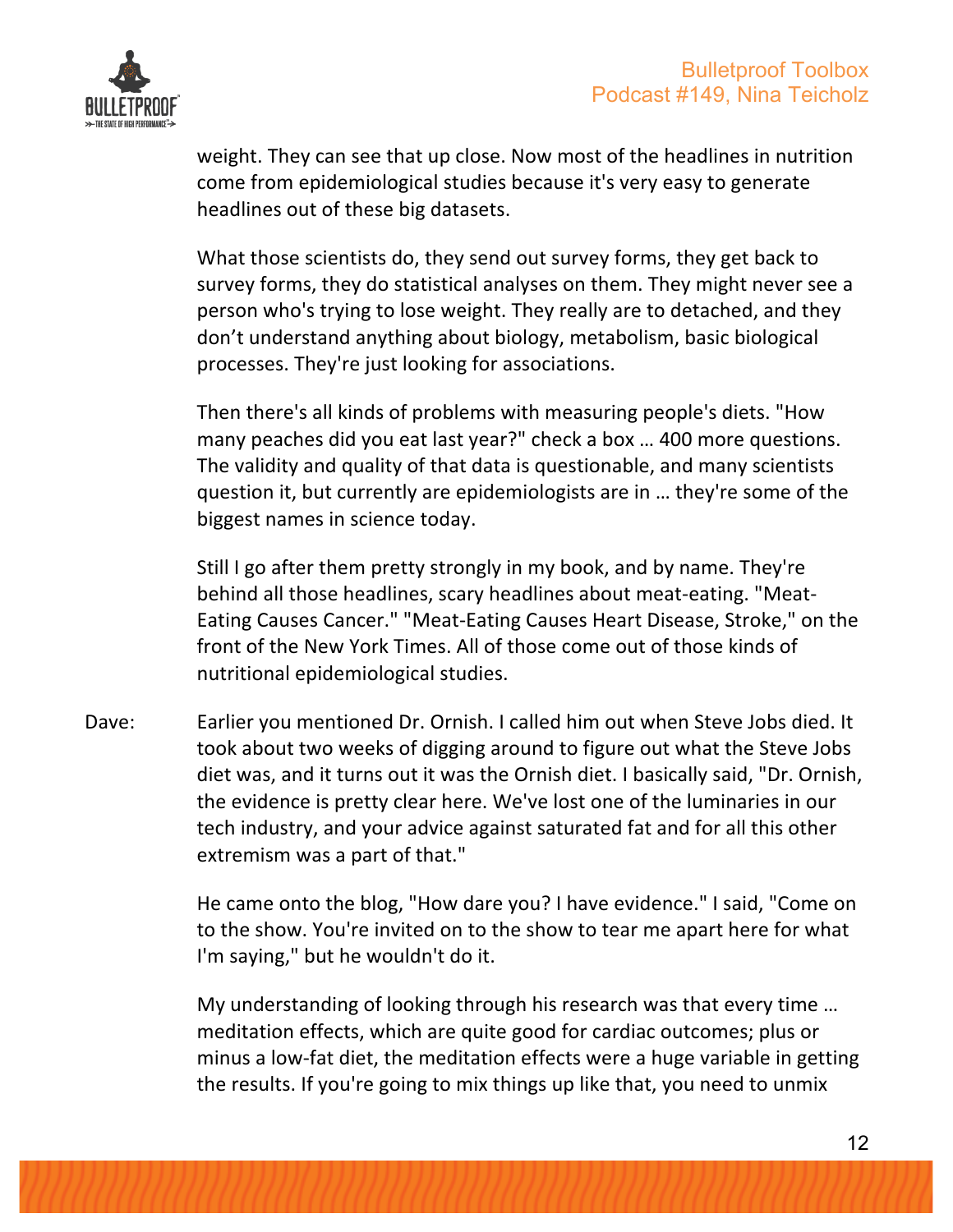

them, and when you eat that low-fat, highly poly-unsaturated diet, you don't get the results you're looking for.

- Nina: There's quite a lot I could say on this subject. There's a section in my book on Dean Ornish; it think it's the first time that his science has really been scrutinized, that I can find.
- Dave: Thank you for doing that.
- Nina: Thanks. I talked to him several times. He was called by his ... the colleague with whom he did all of his original studies, Dr. Gould, say ... When I got in touch with him, I don't think anybody has ever called him to ask about his views on those original studies that Dean Ornish did, he said, "Wow. I just can't believe how Ornish has turned those studies into the mega-career that he has."

It's a little bit like seeing an empire on top of a pinpoint. He did one wellcontrolled clinical trial on 23 men, 19 of whom finished, using a questionable outcome measure which is scans of your arteries, and those scans really do not track well with heart attack risk, it turns out it's a little more complicated that simply the diameter of your artery; and they weren't just about diet. They were about, as you say, meditation, supplements, other kinds of stress relief tools ... yoga ... all of which could have an influence on the outcomes.

It's a tiny study. It's statistically completely insignificant, but if you want to kick the numbers, there was one death by somebody on his diet and 0 deaths in the control group, so to ...

He likes to quote relative risks, which I don't like to do because I think it inflates the reality, but to use his numbers, there's a 100% increase in death on his diet ... 1 versus 0.

- Dave: That's %1000 we could say.
- Nina: That's the only trial that he did, and there are ... he really has created this huge universe on top of this tiny ...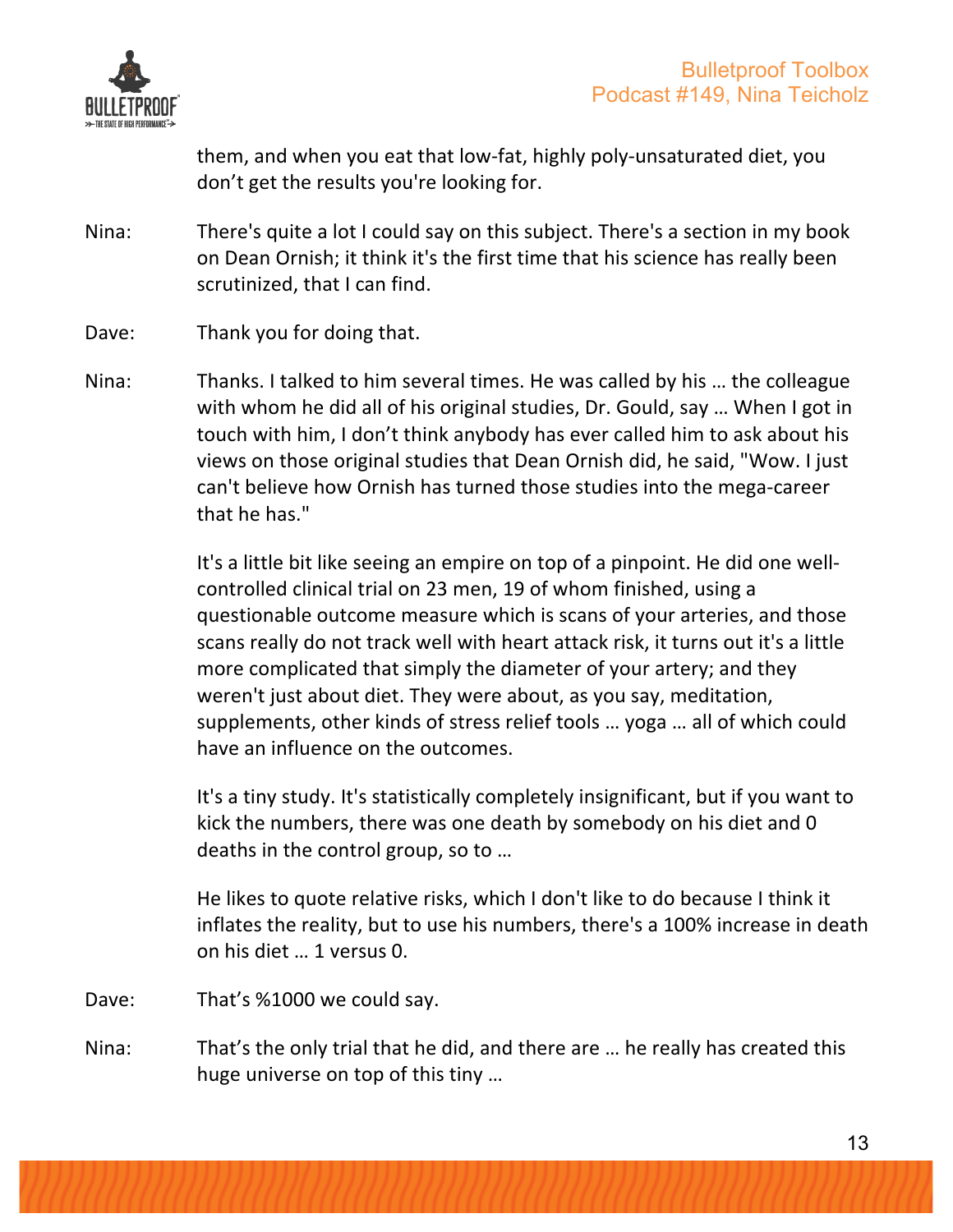

He will say, he said to me repeatedly, "In the studies that we've done ..." I think it's fair to say he mischaracterizes his work. There was only one wellcontrolled study. The other study was so uncontrolled. They took one group to a Buddhist retreat and did everything for them for a week, and the other group they just left in their homes and did nothing for them.

There's something called the intervention effect where people, just by intervening with them, even just a heath worker coming to their house to say, "What's in your kitchen? Can I help talk to you about diet?" and even just counseling once a week makes a difference for people. They respond to it. It's like a placebo effect.

There's really just that one study that he did, which he's based his empire on. It's really not clear that a very low-fat diet is good for health because, when they have tested it, it turns out that it makes your HDL, your good cholesterol, drop. It reliably makes HDL go down, which is not a good sign.

Fat-deprived people ... when people are deprived of animal foods, then their cholesterol is depleted in their brains, and that has been shown to cause ... not just be linked to but actually cause psychological issues, problems, mood disorders.

I can only add ... I'm not going to say this is a causative link, but I just want ... Robin Williams was on a vegan diet since 2009, and he's a friend of Dean Ornish's and they're neighbors; they live nearby each other.

I think a lot of people get better on vegan diets, and all diet works to the extent that, if you get rid of sugar and refined foods, everybody looks better if they get rid of junk food, and to some extent all those diet works.

If you go back to look at some early experiments on animals that were done with vegetarian vegan diets, they would say, "It's not impossible to be healthy on those diets, but it's much harder." Getting the right balance of legumes, grains, seeds and that makes it much more difficult to stay healthy on those diets, not to mention you can only get vitamins B12, B6 in animal foods; you cannot get those in a plant-based diet.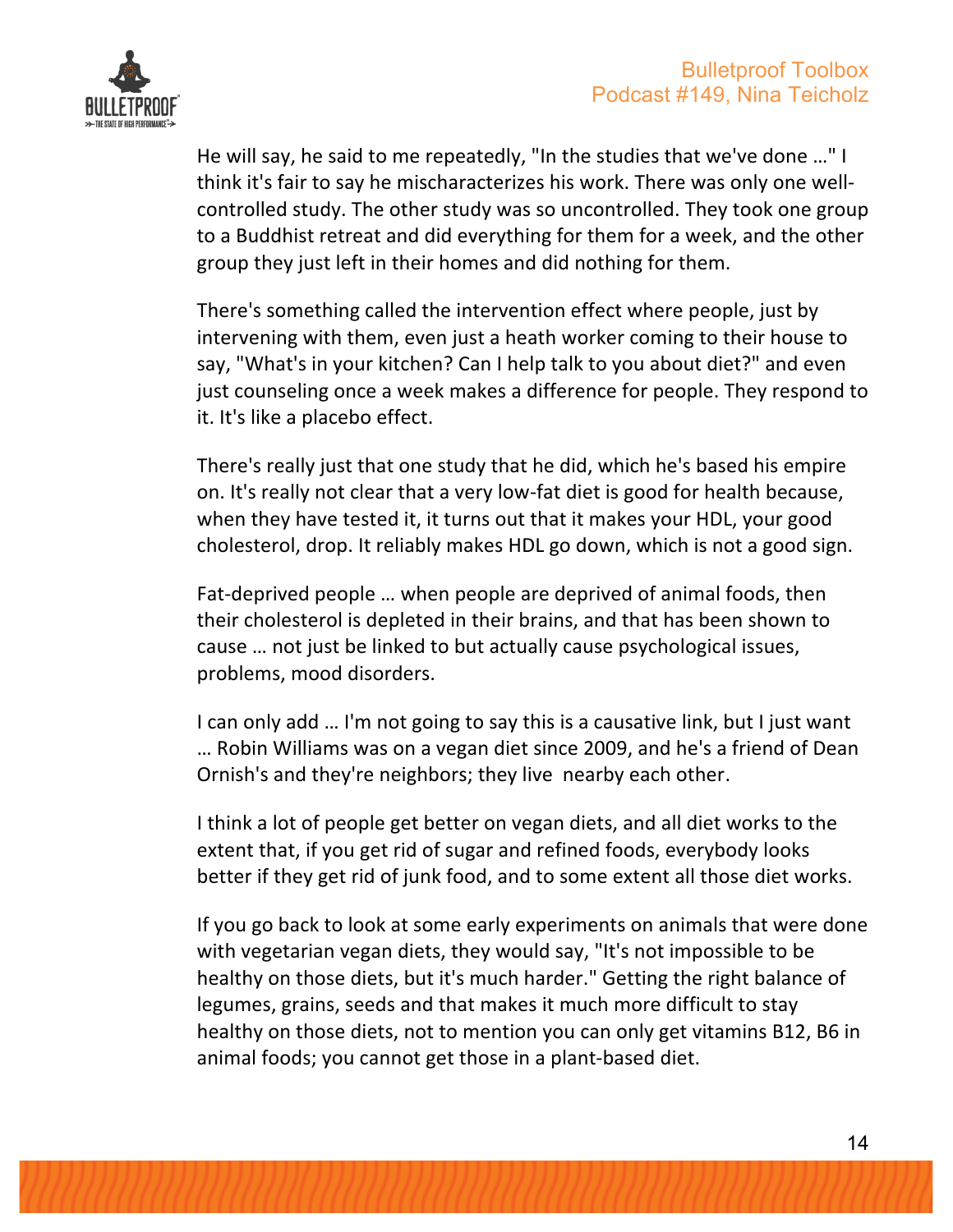

Dave: I was a raw vegan for quite a while, and after about ... I'm willing to do anything. I've tried just about every diet out there. When you're fat and you're motivated, you're going to get there.

> During that time I did lose some weight initially. You end up eating ... actually you're not getting an excess of protein, which is also inflammatory, and I developed a bunch of autoimmune conditions I didn't have before that. I felt great for three months. You get the glow, which is also associated with famine. It's your body going, "Oh, my God, I'm not getting some of the things you need. Really, you should have a lot of energy. Could you go find some food?" I bought extra big bowls to fit enough salad to satisfy myself.

> I really feel a lot of brotherhood with vegans because ... even though sometimes I tease them ... what's going on is they care enormously about food quality and animal suffering, and I do, too, which is why ... the cows I eat now eat grass that grows in my front ... on my property. I know the guy who raised the cow; his name is George. When I'm in the US, I know the guy who raises the cows there, and he's been on the show.

> You can handle animal cruelty and even the environmental aspect of eating a diet that includes meat and dairy fat.

> I've been honored when other people who are vegan will sit down and say, "I'm going to have sushi with you Dave, just because I've looked at the science and ..." you see that shaking first bite. It's so predictable.

I feel better. I'm not hungry all the time. I'm warmer again. Anytime someone has that level of courage to say, "I'm going to step outside my paradigm," or put some ghee on my lentils ... Okay, let's bring our brains back online all the way.

What else happens when people add ... when they're vegan or vegetarian and they add saturated animal fat back in their diet? What sorts of health parameters change?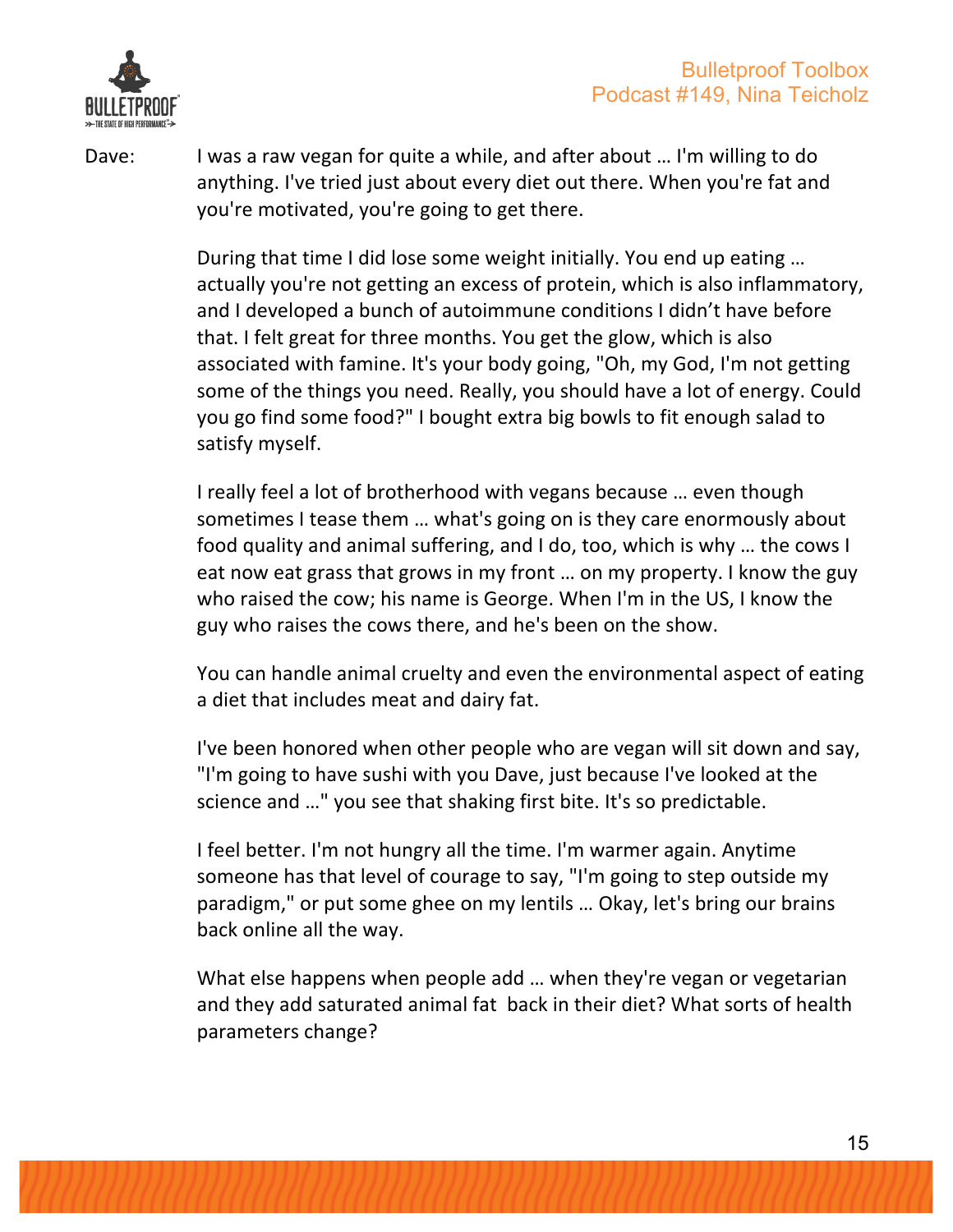

Nina: The arguments that I make for saturated fat ... part of my argument is going through the all the evidence about why we think these fats are bad for us, really reviewing that, and showing how weak it is. How did this whole hypothesis get going?

> Then I talk only just a little bit about ... I talk a lot about the last decade of clinical trials. After Gary Taubes wrote his book, it unleashed this whole conversation in the scientific community that had been underground. People did not talk about fat, high fat. There would be nobody like you and me having a podcast.

> There was this group of scientists who started looking into whether a highfat diet could be healthy, researchers like Jeff Follick, Eric Westman, Steve Finney who's actually been doing it since the 1980s. They started doing a series of really rigorous clinical trials, looking at basically ketogenic diets, which are very low-carb diets. They say again and again and again that people look far healthier on that diet in terms of their ability to lose weight, in terms of their diabetes and heart disease risk factors.

> Thousands of people have now been tested on that diet, and the clinical trial results are really clear. High-fat, low-carbohydrate trumps not only low fat but also trumps the Mediterranean diet it seems.

> I think, "What's the case for saturated fats?" What are the actual benefits of saturated fats. One thing is: saturated fats are the only fat that will actually raise your HDL, your good cholesterol. We're all told to go exercise and drink red wine to raise our HDL, but you could also just have eggs and butter, and that will also raise your HDL. That's one good thing about them.

> Another unsung virtue of saturated fats is that they are solid at room temperature, and what that reflects is that they are stable. They are stable fats that do not have any extra double bonds that can react with oxygen. That means that, when they're heated, they do not create what are [inaudible 00:31:46] toxic oxidation products, compared to vegetable oils which are polyunsaturated, meaning they have lots of double bonds, all of which can react to oxygen and all of that. They become more reactive at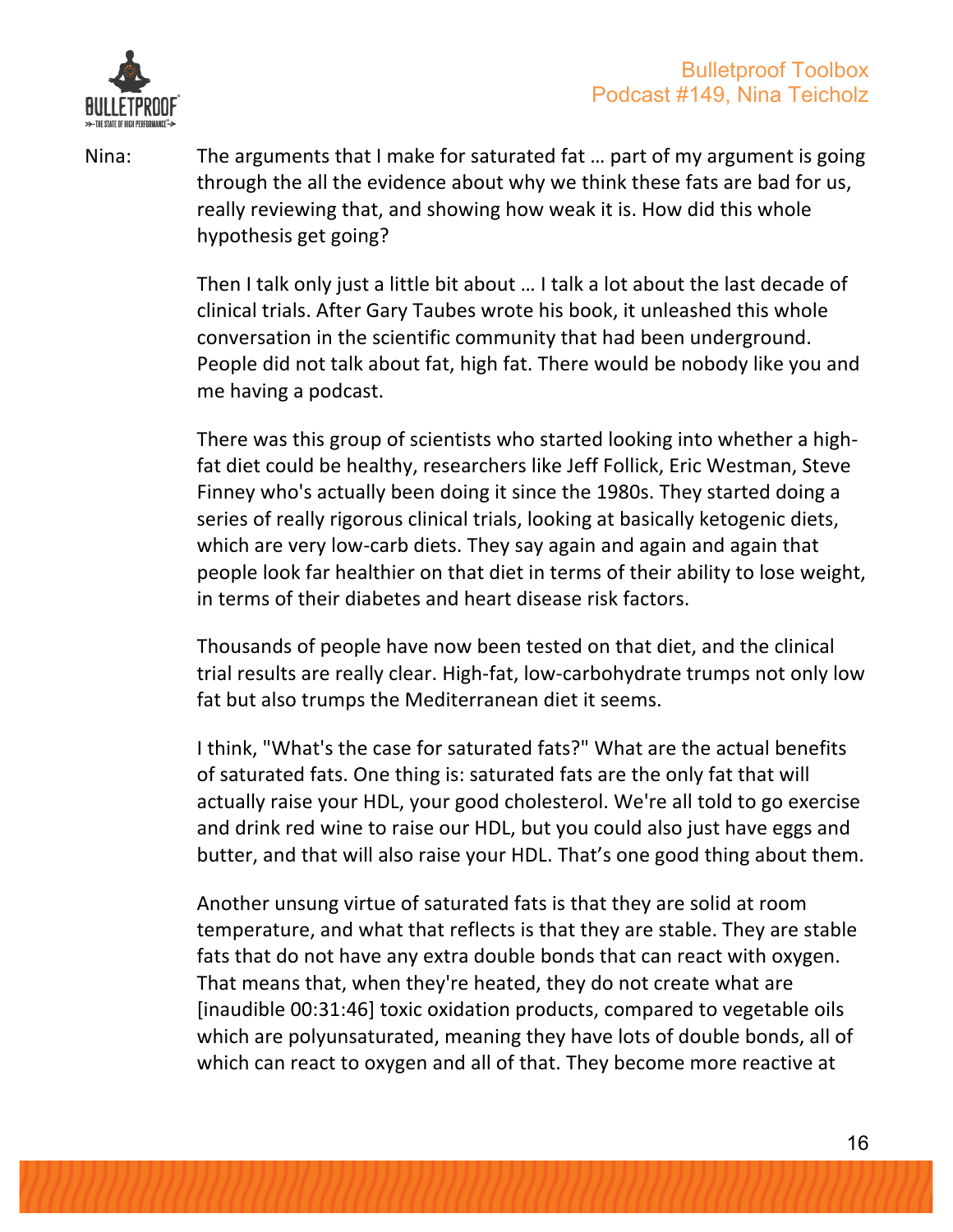

high temperatures, especially for prolonged periods of time such as occur in restaurant fires.

I'm going to on a little tangent here, if you don't mind.

Dave: Please. I'm loving this.

Nina: One of the things that happened when we got rid of trans fats, trans fats are a byproduct of hardening vegetable oils. The reason you harden vegetable oils, in part, is to make them more stable, so they mimic what a saturated fat is naturally.

> It used to be that McDonald's fried their French fries in tallow. When we had to get rid of saturated fats, they brought in, like all companies, these hardened vegetable oils. It's basically Crisco; it's a kind of Crisco. They can be hardened to various degrees, and they've been in our food supply since 1911 when Crisco was first launched.

When we got rid of the trans fats, starting off in 2007 all the big fast-food chains started ... because they could no longer use these more stable oils in their fryers, they switched to just regular oils ... regular oils.

- Dave: Even worse.
- Nina: McDonald's, Burger King, [inaudible 00:33:12] even more worrisomely all your mom-and-pop restaurants, like [out of 00:33:14] in New York City where we have a trans fat ban so no restaurant can use them. I worry more about my local Chinese place, or any mom-and-pop restaurant, is unlikely to change their oils frequently or have procedures in place. Nobody can test for most of the toxic oxidation products that there are. McDonald's and Burger Kings have developed some mechanisms to try to test for them or to counteract them.

Just to give you a little sense of how reactive and volatile these oxidation products are, it's basically all these fat molecules reacting with the air. The way I got to know about this story was a vice-president in one of the big oil companies said to me, "You know they have these horrible cleaning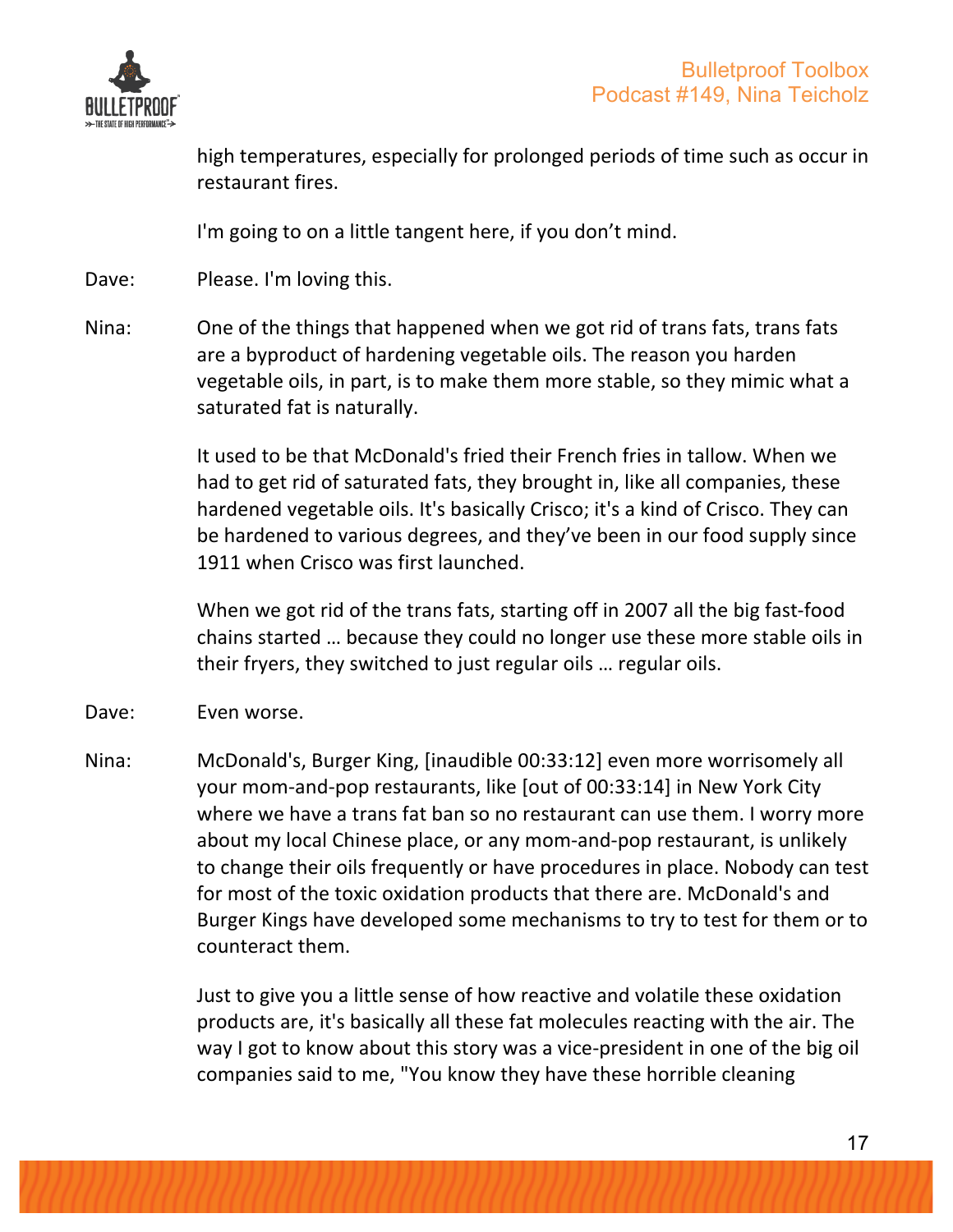

problems in all the major fast-food chains when they switched over to using these oils." All this gunk was building up on the walls, they couldn't scrub it off, and clogging their drains, and when the took the restaurant uniforms to be cleaned, in the back of the trucks they would spontaneously combust. They were having fires in the trucks, and they would clean and they would have fires in the dryers because they were so volatile.

There's literally hundreds of these oxidation products with aldehydes, [acrylenes 00:34:36], degraded triglycerides. It's an endless list of them.

Getting back to saturated fats, saturated fats do not oxidize. We used to only cook with butter and lard before 1900, and there are still great cooking fats. They are solid and stable at room temperature. It's such a huge argument for them that we don't really know about.

- Dave: I only cook with ghee or butter, and occasionally coconut oil if I want that coconutty flavor. It's such a big impact on health, and it's such a small change in behavior. You are going to cook in a fat. Just pick the right one. It didn't cost substantially more, it was so simple, but most people are still cooking in olive oil because they think that's healthy. What does cooking in olive oil do for you?
- Nina: Olive oil occupies a unique place between solid fats and polyunsaturated vegetable oils. Olive oils is what's called a monounsaturated fat, so it only has one double bond. The oxidation products that it produces are somewhere in between. It's not as bad as most like peanut, corn, soy, safflower, those oils. It's a little bit better. I use olive oil in salads and [inaudible 00:36:00]

Now when I make bacon I take the fat from the pan and strain it through a coffee filter, and that's lard. Lard is great for cooking. I can't get over how delicious it is, and it doesn't smoke up in the kitchen. It's a great fat for cooking, and it is the main fat that has been used in Western civilizations since antiquity. The word lard is in the Odyssey, "A great (chine 00:36:30) of ox spread with lard," or I think that's what Homer wrote.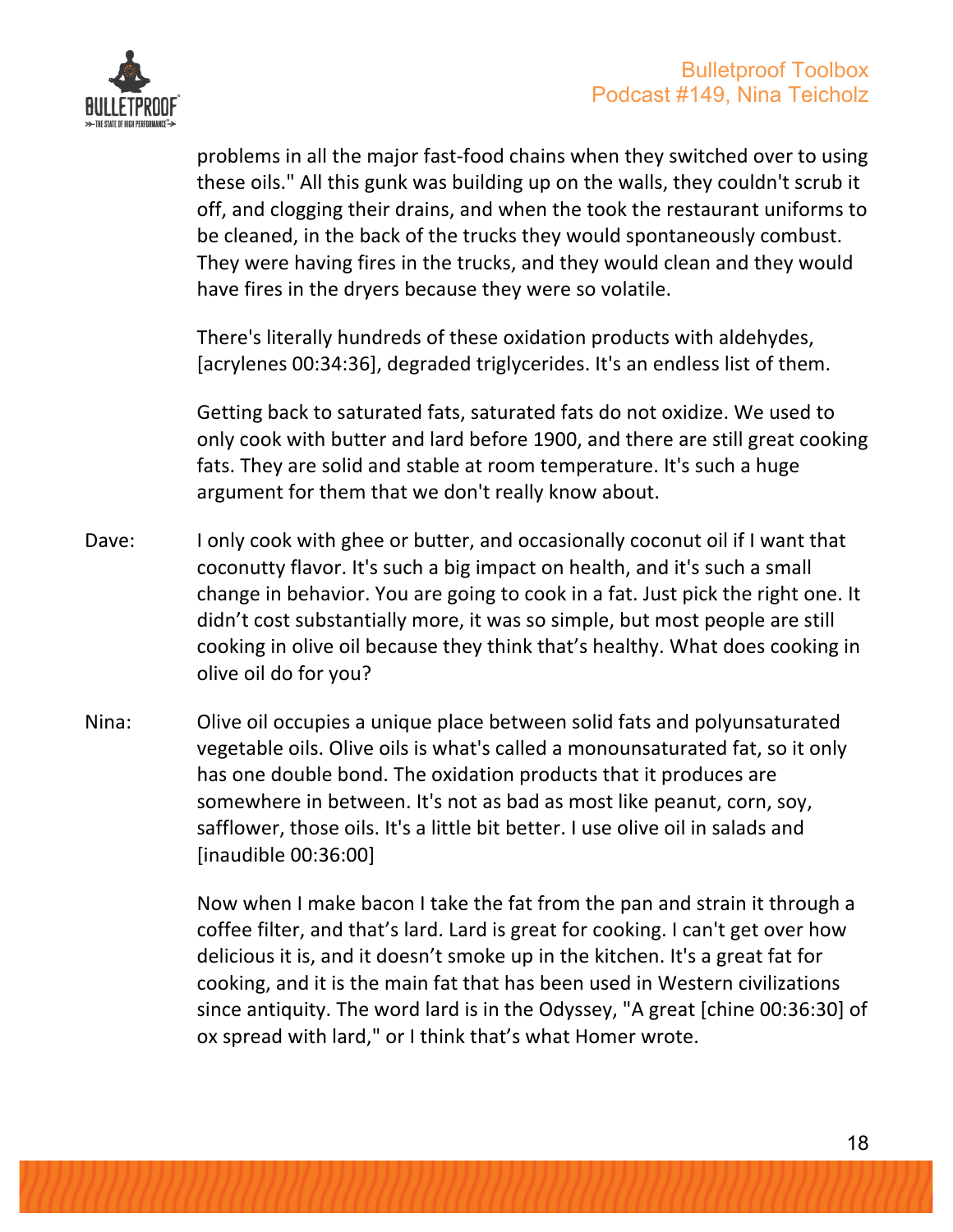

It's a great fat for cooking, and it's starting to make a little bit of a comeback.

- Dave: One of the scary things is that, if you go to a normal grocery store and you get some lard, you turn it over it says in Spanish, Manteca, and I know that because I used to live in a town named Manteca, actually supposed to be named after butter but they named it after lard accidentally, a small town in Northern California.
- Nina: Oops.
- Dave: That lard is hydrogenated so it can be shelf-stable. You want to get grassfed, high-quality lard, or bacon grease.

I cure my own bacon from Heritage Breed hogs that ate the right stuff, and I save it and I put it into a blended salad dressing. You take one of those olive oil or MCT oil based salad dressings, and you add the bacon grease to it, and you [end up 00:37:19], "Is the bacon everywhere in my salad," and all of a sudden ... it makes me happy to eat a salad like that.

- Nina: That sounds amazing. That sounds great. You are so privileged to be able to live you ... walk you talk and do everything that you care about. There are now companies ... there is a company that's making artisanal lard, and there are just companies starting to get going, I think because there is now a demand for it.
- Dave: If you look at where you're going to apply your food dollars, buying highquality fats is one of the most important things people can do. On the Bulletproof Diet, I've over the years, looking first at fertility and restoring fertility, and looking and anti-aging and all, the recommendations are 50% of your fat is saturated ... minimum ... and you minimize polyunsaturated fats as much as possible. If you're going to eat unsaturated fats like olive oil, or monounsaturated, then what you want to do is never heat them, keep them in the fridge, don't expose them to light and air.

People are like, "Dave, you're a little bit obsessive about this, aren't you?" I just do the things that work the most, and it turns out eating unoxidized oil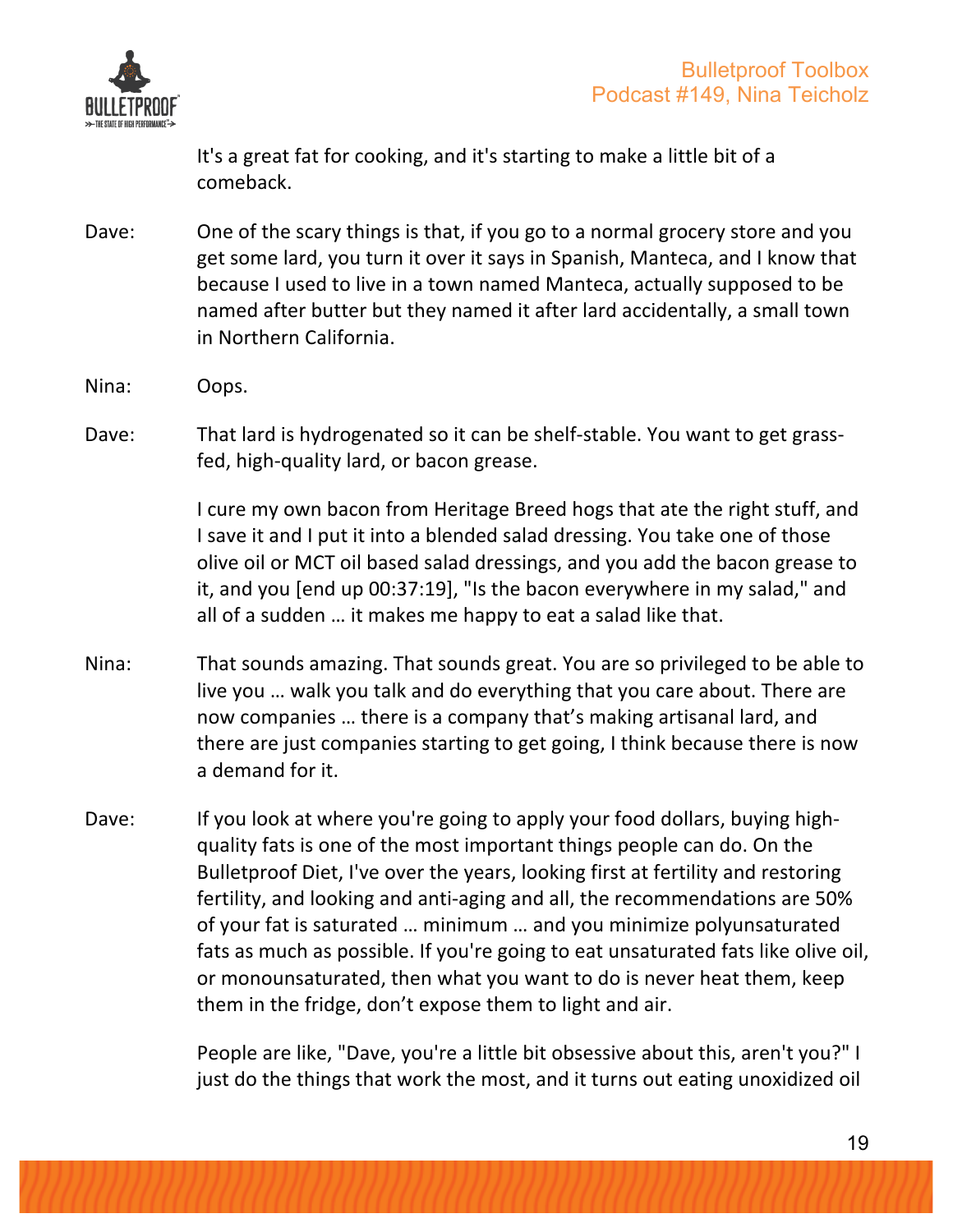

that isn't damaged, building healthy hormones and healthy cell membranes, it rocked my world, and I walk around looking like I work out all the time and I'm a former super-fat guy for more than half my life. I do eat like that for a reason.

- Nina: If you want to know the science behind that, I think I'm the first person to really review all the science that has been going on since the 1940s on these oxidation products, and what is the implication for health?
- Dave: Your book is amazing.
- Nina: I'm not trying ... I know I'm just promoting myself, but I want people to know that there are these ... that that's a completely new, original, interesting piece of research, and I desperately want it to be out there. The more we move away from trans fats, these are the cheap alternatives and we are all being exposed to them.

I really want people to know about that.

- Dave: Nina, this topic deserved a book with all the references you did. It's not in my book. There's a few references, but honestly, it's a whole book.
- Nina: It's hard to write a book. It is so hard.
- Dave: You want to go in and you want to cover everything, and explain all the beautiful reason, and I beat myself over a head saying, "This is a how-doyou-do it," assuming that the science is there, talking about the big science pieces. To have a book like yours available, where you go into the whole story about how it became this way and what the science actually says.

I'm grateful that you wrote it because every person who reads that is going to look at the fried calamari on the menu and just say what they should say, which is, "Are you freaking kidding me? Give me the foie gras. Don't give me the fried calamari." There is a better choice.

Nina: I think our books are good  $\ldots$  it's a good pairing in the sense that people need to read the story and understand for themselves. They need to read the science. They need to read the history. They need to know the story.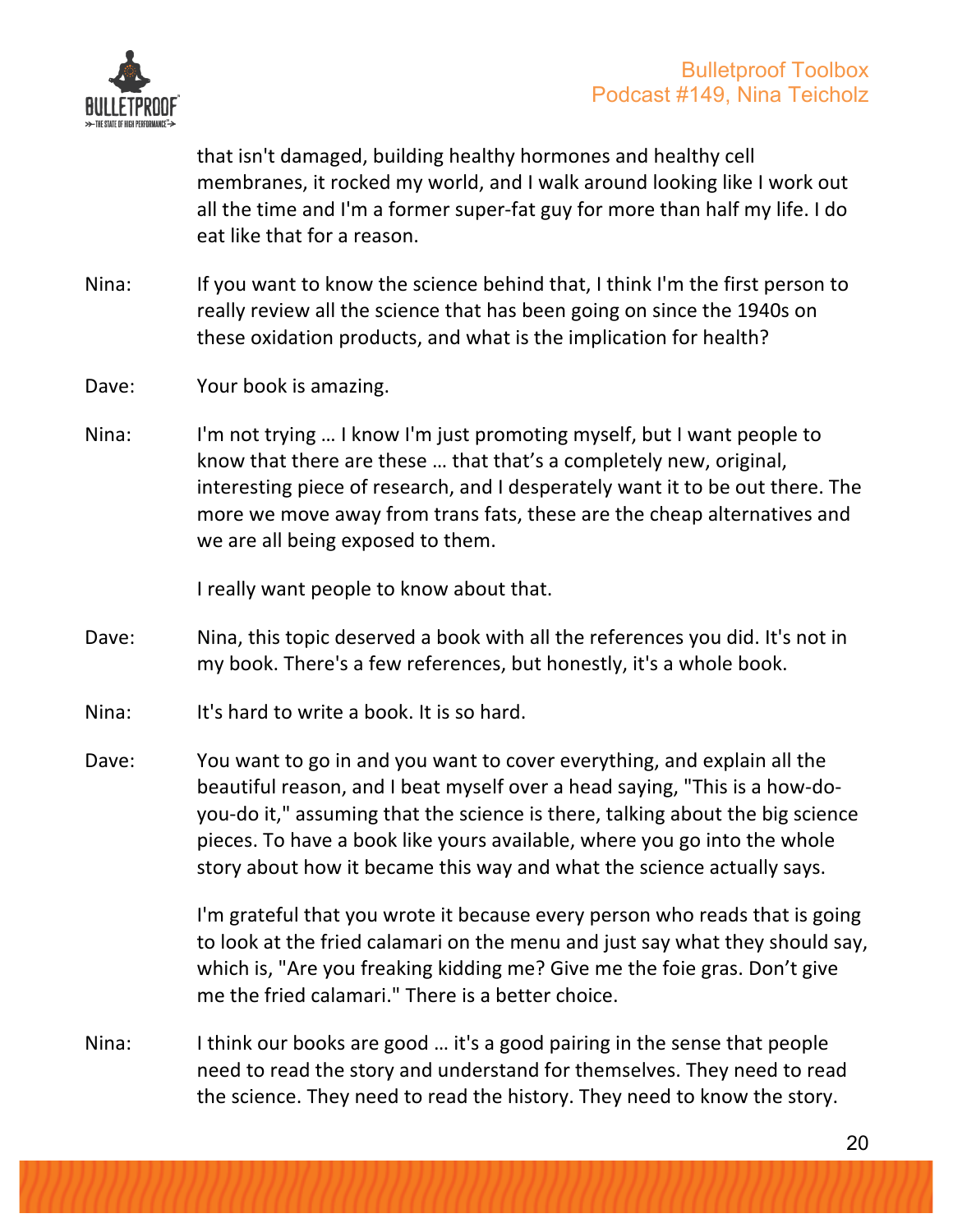

I get all these messages all the time, "Okay, now what do I do? I'm committed to trying a high-fat, low-carbohydrate diet. How do I do that? How do I do it heathfully?" I have no idea actually. I'm just a rookie in this how-to world. Now I can refer them to your book.

I think people really need both. For people to get healthy and for the conversation to move forward, we really need both kinds of works, I think.

Dave: Here's the flip side of this question. There was a time after a raw vegan and all where I experimented all over the place. I was in extreme ketosis. I went three months on essentially zero carbs. I was eating a very high-fat, very high-saturated-fat, only grass-fed animal protein, eggs, and just tons of fat. This is when I was shocked. I was trying to gain weight, actually, using a high-fat diet to show calories in didn't match calories out; but I actually lost a little bit of weight over two years of doing 4000 calories a day or super high fat.

> During that time, for three months, I cut my vegetables almost out. "I'm going to be like an Eskimo," and I totally developed food allergies. I got super-tired. I couldn't sleep at night. It was actually not a very good time, and I stopped doing that after I realized that bad stuff was happening.

I hear this from women and sometimes kids who are super-ketogenic. They're eating high saturated fat, but they're never eating carbs, and then sleep quality goes away and they get dry eyes and all that.

What's your take on the flip side. Low-fat diets don't make feel good, but maybe an ultra-high-fat, ultra-low-carb diet. Where is the middle ground in all the research you've done?

- Nina: I'm not an expert in ketogenic diets. I really don't know. I would refer everybody to you are the person who ... Eric Westman and Jimmy Moore just wrote a book called *Keto Clarity*. They are the experts in this field.
- Dave: Jimmy was just on the show. I'm so glad you mentioned. He's a good friend. I love Jimmy.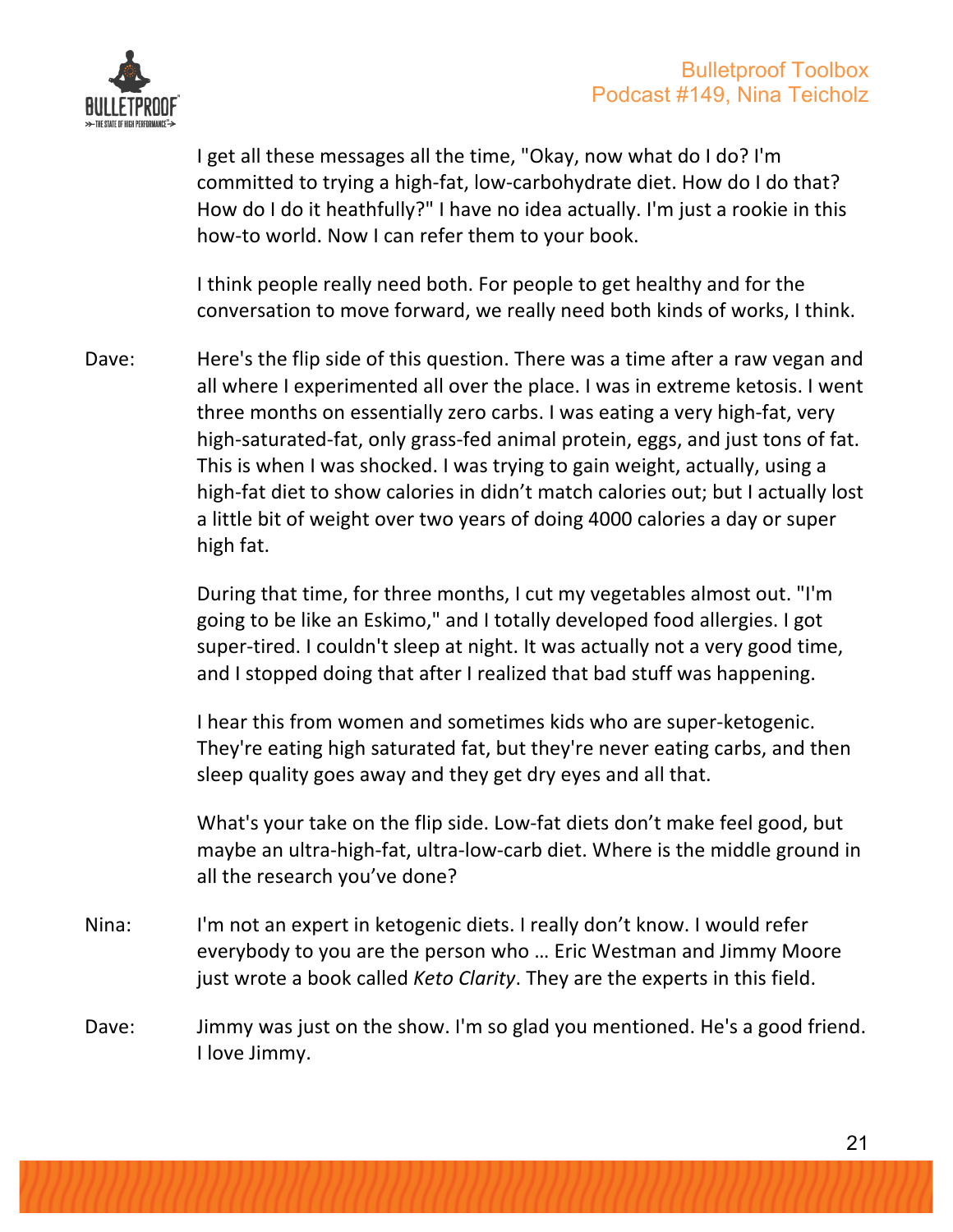

Nina: They have explored ... What I do, I talk about the history. Just mentioning women and children, that's a really interesting nugget there. There is no data on women and …

> Women and children were roped into these dietary recommendations that had been for middle-aged men, based exclusively on data for middle-aged men. In 1970 the American Heart Association said, "Let's just make this dietary recommendation for all people, women and children included, over the age of  $2."$

> That was a practical measure. People eat together. If you lower everybody's cholesterol, it must help people. Children had been observed with fatty plaques, and it was assumed that you could never start out your fight against heart disease too early.

Women and children were also on this diet for decades, and they weren't studied at all. There was no data on them at all. I talk about what that data actually showed, that it seems like women look worse on a low-fat diet for various reasons, and children suffer nutritional deficiencies on a low-fat diet. It's amazing that they've been brought along.

Women and children may have suffered even more on this. I worry about children. Now the school system requires that children only have low-fat milk, and there's ...

- Dave: It's horrifying.
- Nina: It's really a full-on other issue, I think, about trying to get them healthy as well.
- Dave: You've written that you recommend cheese and whole milk in school lunchrooms. At the same time, I've done a lot of work on proteins and inflammation in the body, and milk protein is such an inflammatory thing. It's linked with some behavioral ... actually, quite a lot of allergies and behavioral abnormalities. Would you support the idea of butter in lunchrooms as being even better than cheese or whole milk, or are you less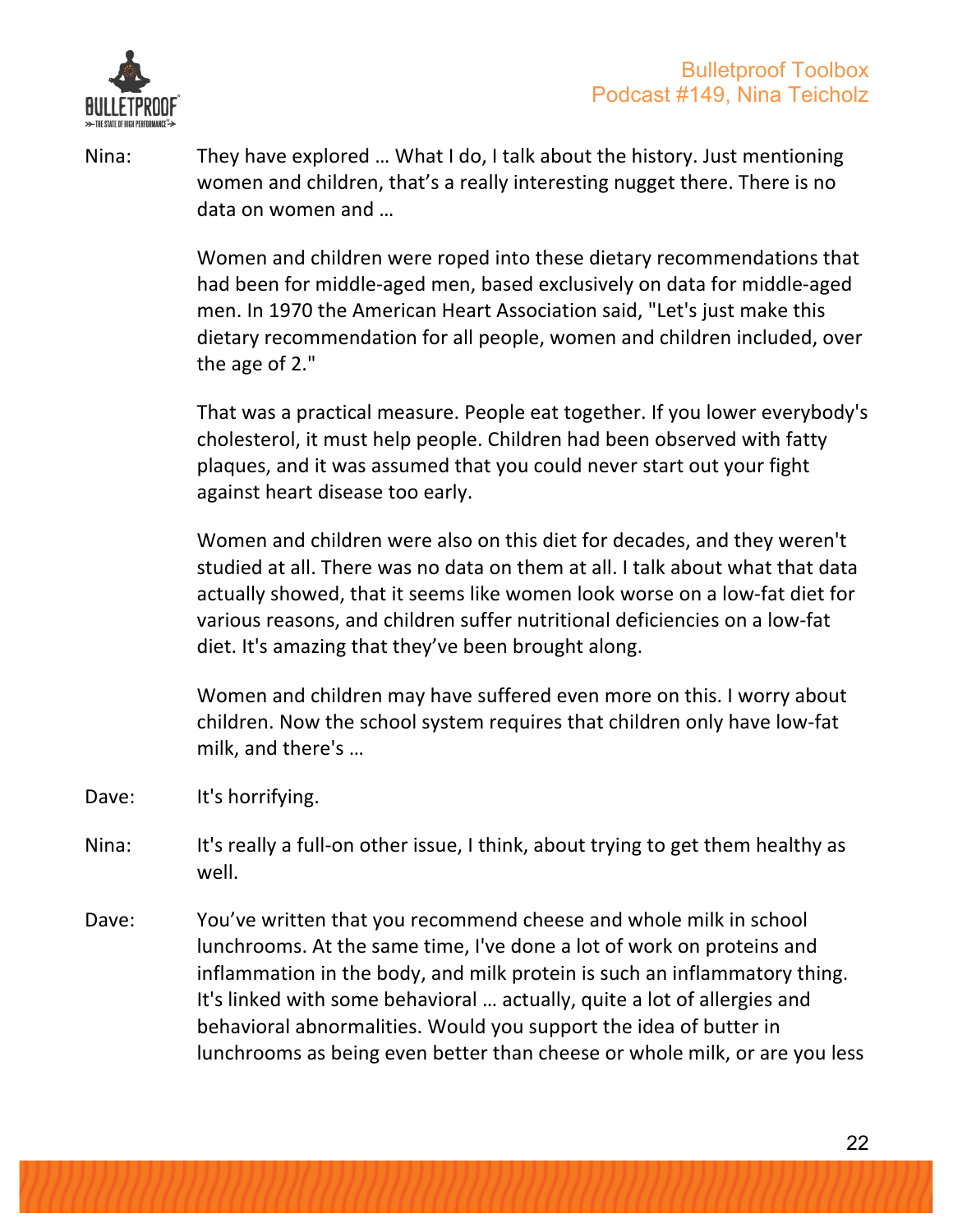

concerned about the protein side, or just haven't researched it? I don't know.

Nina: I don't know, actually. I think I would always opt for natural foods over their low-fat varieties ... for many reasons. Fat fills you up and is more satiating. You can't digest the fat-soluble vitamins A, D, E and K without the fat. Without those vitamins you can't absorb the minerals, and low-fat foods, processed foods like low-fat yogurt ... fat has a functional quality. It provides texture and creaminess and taste. To take out the fat you have to use what's called fat replacers, which are almost always carbohydratebased and often just sugar.

> You're typical low-fat yogurt has the sugar equivalent of a Hershey's bar in it, and that's not true on higher-fat products. They're lower in carbohydrates.

I think there are many reasons to have higher-fat products.

The protein findings, I just done know whether that's ... too much protein in the absence of fat seems not really healthy. There's the issue of nitrogen poisoning. 

Some of those protein results that you're seeing, that I haven't looked into, but I would suspect that they're looking at protein without the accompanying amount of fat that is needed to process it.

Dave: Super-important point about that. I see some of ... especially in the bodybuilding community, people who are on a calorie-restricted diet, so they up their protein and they drop their fat. You can do that for a short period of cutting and get some benefits, but if you're going to do that as a lifestyle, to walk around [inaudible 00:46:29] all the time, it's going to affect your brain. You're going to have all this ammonia from the protein floating around, and it's probably not an anti-aging strategy that I would follow, even though it might work for short bursts.

> It's such a balance. You want to look good, you want to feel good, and you want to live forever. How do you get all those?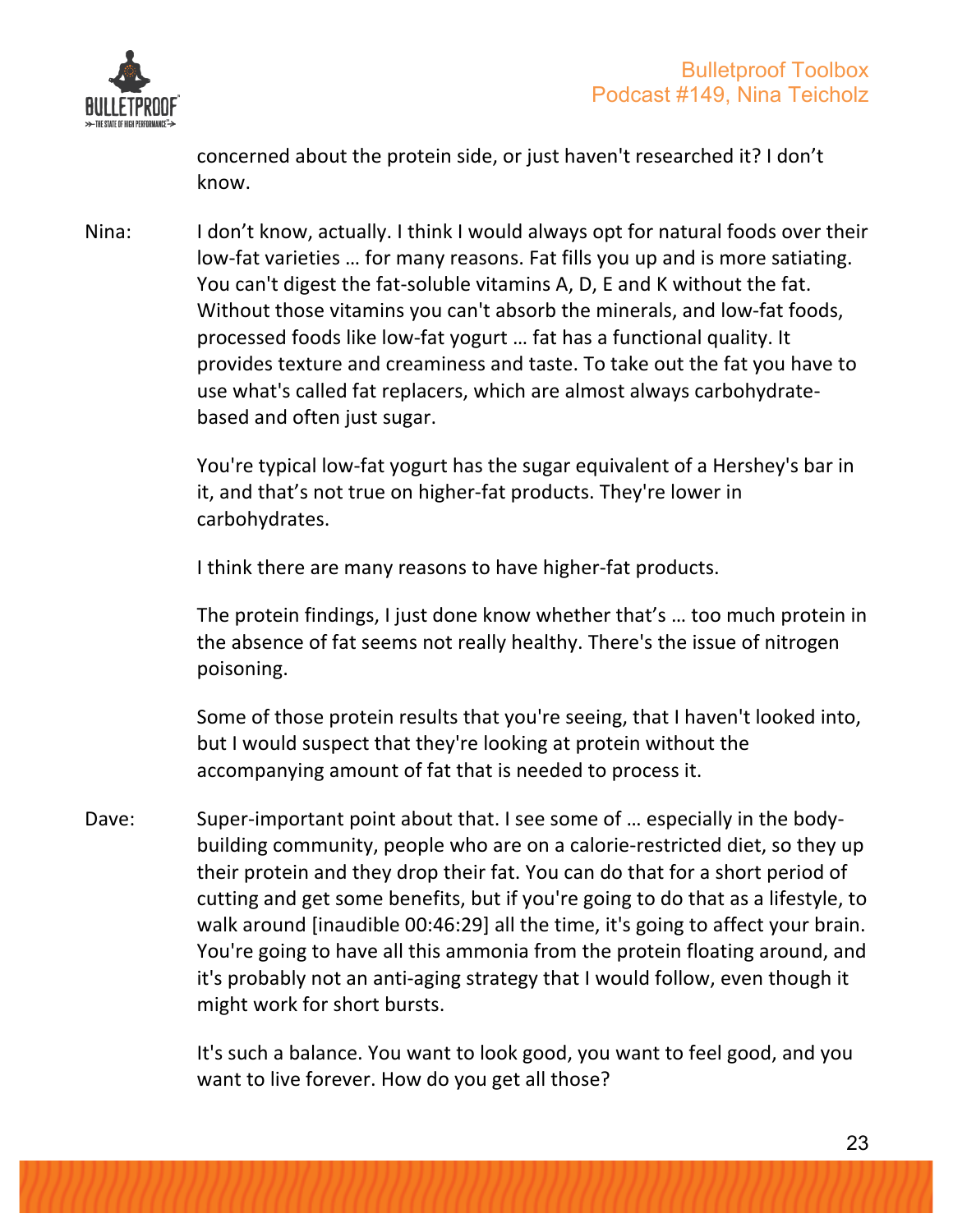

One thing that I am certain of, more certain than any other thing that I've written about, is that saturated fat is a requirement for all three of those. You've got to do that, you've got to do that right, and then there's lots of other variables. I do my best to look at all the different variables and say, "The balance of the research I've consumed says this is probably better than this ... but it might be it's like this, and maybe your genetics are different."

The core principles there about eating enough saturated fat, I don't think you can be a high-performance human without consuming a healthy source of ... actually, all of the different saturated fats, not just coconut oil, because coconut oil is a great saturated fat but it's not the same as butter or animal fat. Those different fats do different things that your body needs.

Nina: All the scientific research of the last 50 years has been uniquely focused on fat and cholesterol. It's like these silos of the entire scientific community being involved, and looking at different fatty acids and their effect on cholesterol ... almost always cholesterol ... LDL, HDL. The reputation that different kinds of saturated fatty acids have gotten over time almost entire have to do with their effect on cholesterol. It was always thought stearic fatty is good, the kind that's mainly found in meat, actually because it has a neutral effect on cholesterol.

> Cholesterol has had this blinding effect on the scientific community. Cholesterol is just one effect of the many biological things going on your body. We have been judging foods, fatty acids particularly, based on their effects on cholesterol, but it's just not the only thing going on in our body.

The idea that certain saturated fats are good and other are bad, it mainly has to do with this history of looking at their cholesterol effects. I don't think there's much research to say that one is better than the other, at least in terms of heart disease risk.

Dave: That's awesome, and I've certainly come to the same conclusion there. You spent nine years working on this book, and I'm grateful for that. You must have come across some other malfeasance at food companies. Maybe it's [glypho 00:49:08], say Roundup or other genetically modified something or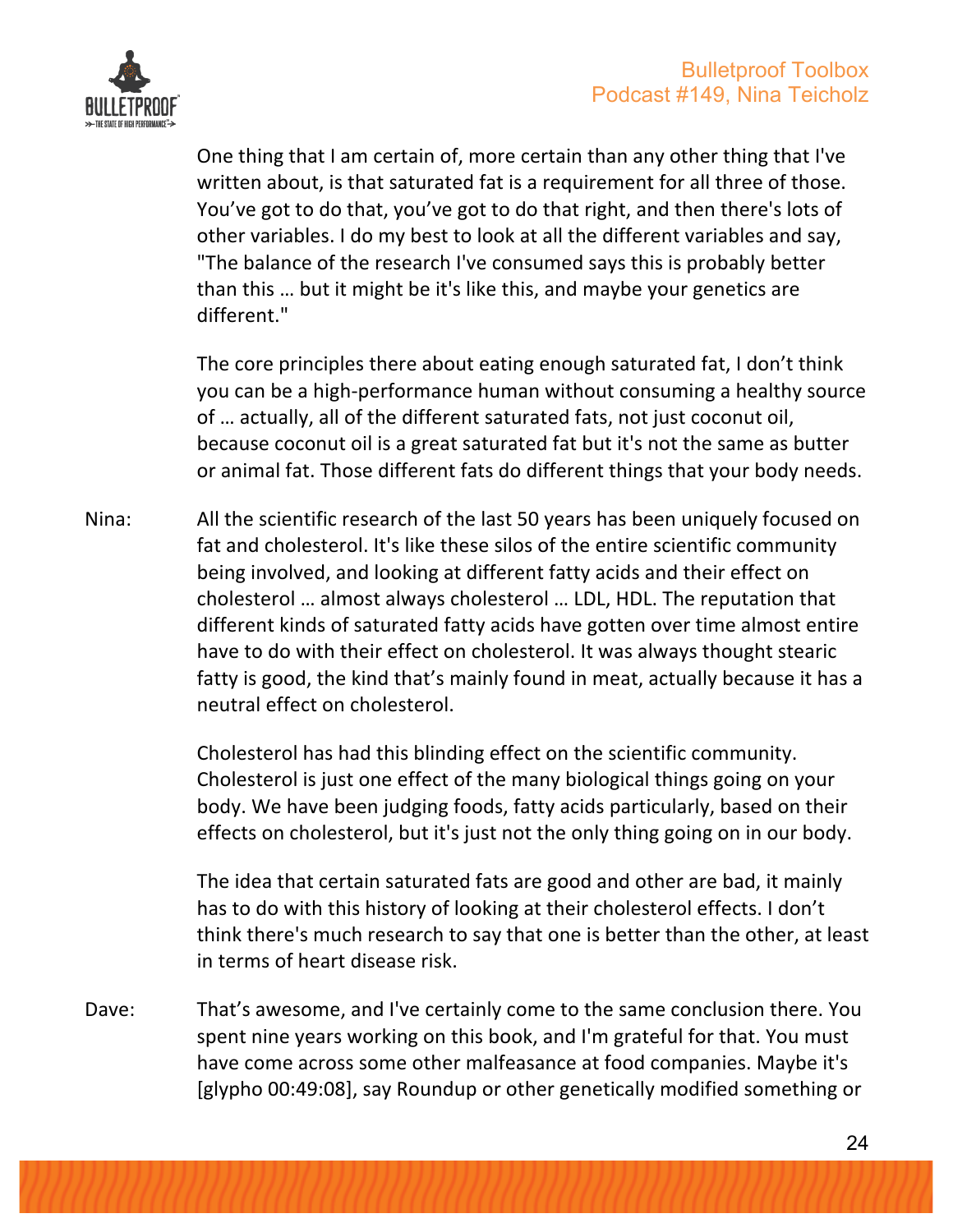

another. What's the next myth that you're thinking about? What else has bubbled to the top of your consciousness?

Nina: I can tell you something that I write about in my book, which I think is an amazing story, which is the idea that we thought for so long that tropical oils were bad for us, that coconut oil and palm oil ... Why did we think they were bad? We thought they were uniquely bad.

> That can be traced to this little story that I tell about how the American Soy Bean Association basically saw those fats as being their main competitors. They were seeing them imported, palm oil mainly from Malaysia, and those are ... they started taking over their market, basically for making manufactured foods. You need a type of solid fat, such as the kind you get in palm or coconut oil, in order for products to be long-lasting, be able to stay on shelves, not go rancid and bad.

> The Soy Bean Association, their product was hardened vegetable oils, and they perform that function for foods. They didn't want the palm oil people taking over their market, so they launched what was described to me as a slander campaign. They set off across the country trying to convince people that tropical oils would kill them. This all happened in the late 1980s. They distributed brochures, they lobbied congress.

By 1990, tropical oils had collapsed as an ingredient in foods, and they basically were just run out of the country and run out of the market. They started making a comeback.

It's interesting that anti-saturated-fat sentiment that has existed in this country and is, I would say, even more prevalent among experts today. There was just an article about the head of the American College of Cardiology who says he thinks everybody should be vegan. That's also true of the people who run the dietary guidelines committee ... all anti-fat and especially anti-saturated-fat. 

Everybody thinks the food companies are totally in there with them, but the food companies do not benefit from that advice. They need saturated fat for their products, again because it's stable.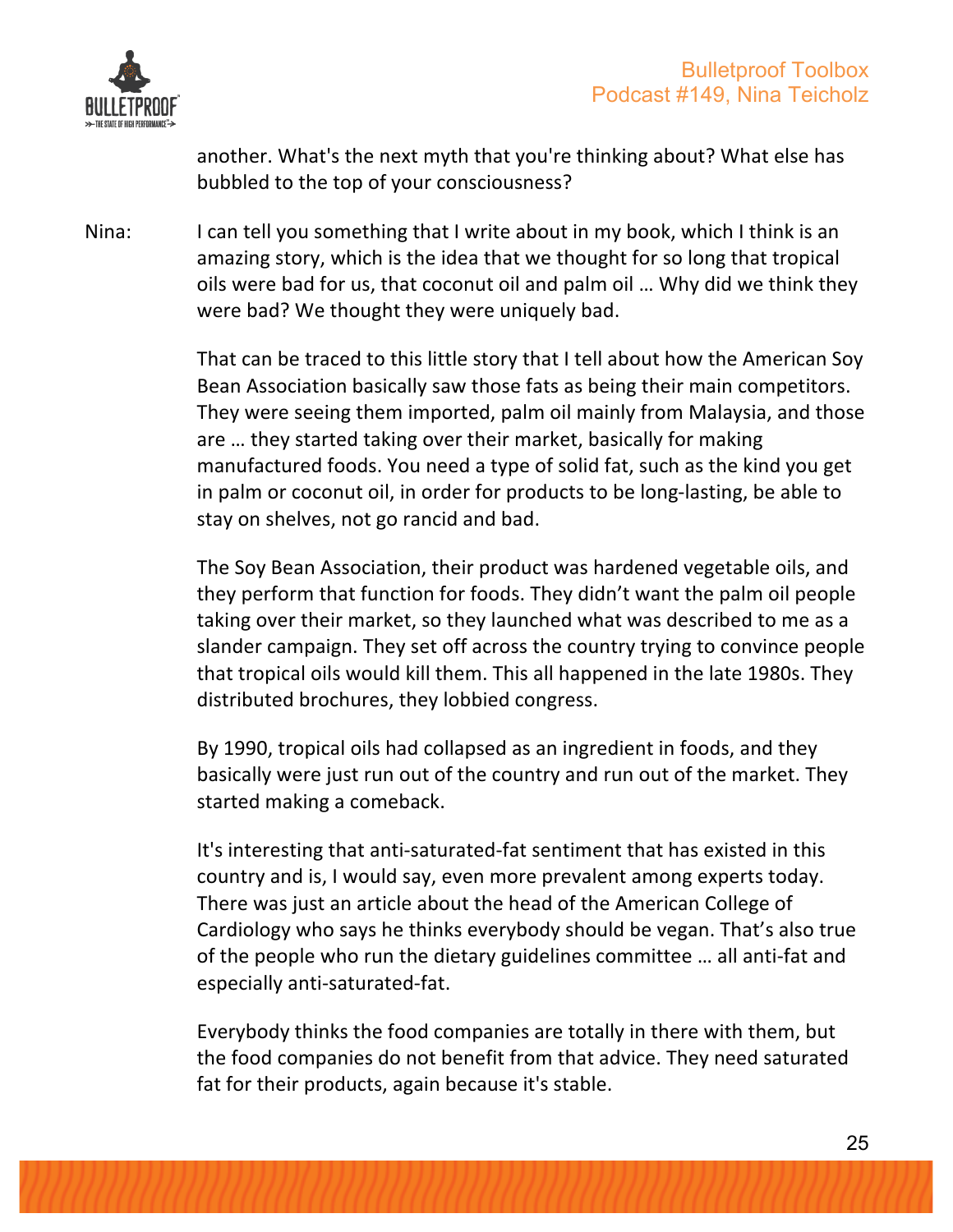

- Dave: Nina.
- Nina: Yeah.
- Dave: That's brilliant. Getting the good companies to lobby to get saturated fat because it lowers their costs and extends their shelf life, now that they can't use trans fats. We need to do that.

I have this dream that maybe someday, even though I'm not a supporter of Monsanto, if you're going to hack soybeans or you're going to hack canola. Could you hack it to make coconut oil instead of other crappy unsaturated oils? Maybe that would feed people in a meaningful way.

Seriously. Making it economically useful to include saturated fat is terribly important. I love that idea.

- Nina: I think they would get behind that idea. I haven't asked them personally yet, but I still know some vice-presidents in food companies and [they're 00:52:18] oil chemists. Who knows.
- Dave: I can tell you, Bulletproof ... if I can put saturated fat in something, like a cow butter, heck yeah. We're going to do it because it's what makes people full and satisfied, and it makes them perform better.

It's a requirement. I'm not going to do the unsaturated thing because it's just not right. That's awesome.

Nina: My argument is that I don't know if there's a limit to the amount of saturated fat that is healthy. I don't think that's actually ... other than 4000 years of human history, I don't know that there aren't really scientific trials on that. It's definitely true that the evidence against them has crumbled away.

> What I say is: just let them out of jail. Why hold saturated fat to a higher standard now that any other food? There are many experts who say, "Okay, we understand the evidence against them has been discredited, but we still need a long-term, two years at least, clinical trial to prove that they're safe," to which I think the question is, "Why hold saturated fats to a higher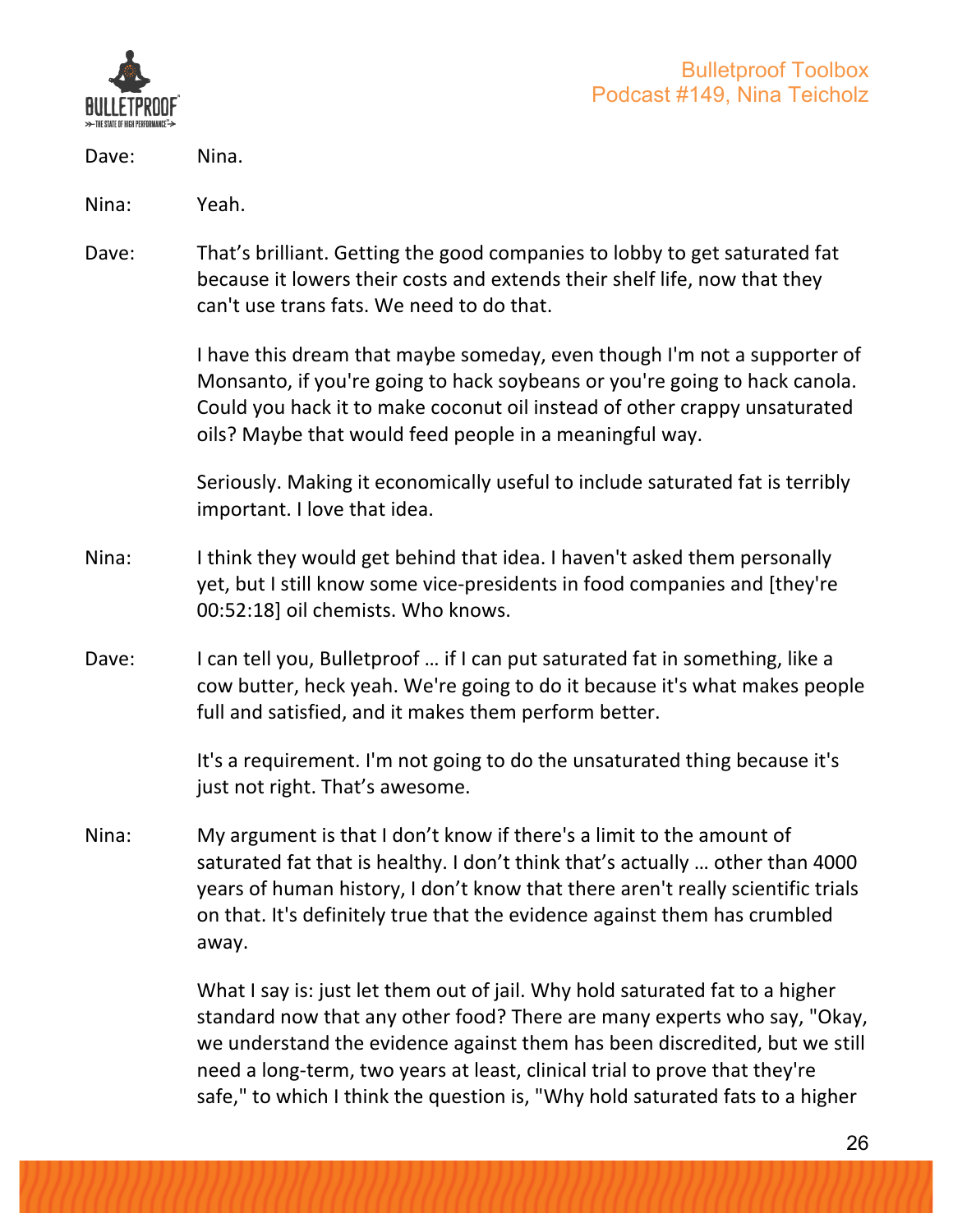

standard of evidence now than, say, broccoli?" Just let them out of jail. Broccoli doesn't have to go through a two-year-long clinical trial to prove that it's safe.

Dave: I wish raw kale smoothies would. One of the filmmakers I'm working with on the toxic mold documentary I'm filming, looking at another major hidden issue in our food supply and in our homes, she just came down with masses of kidney stones. She was doing three kale salads and a raw kale juice all the time, which can contribute there.

> It's really funny. These things that we all think are healthy, they don't have those tons of science behind them that we're holding fat accountable for.

- Nina: Kale is a goiter inhibitor which many vegetables are, and they prevent the uptake of iodine, which is terrible for health. Put them through a two-yearlong clinical trial to prove their ...
- Dave: [Crosstalk 00:54:18] cooked versus raw. Funny, when you look at the biochemistry, there's a difference. I cook my kale. I have it growing in the garden, but it's not that hard to make it less toxic.

It's funny. There are so many health experts recommending these things, but when you look at the science it's not there. It's totally unfair what you're saying about the standard that saturated fat is being held to, even though it's an ancestral food.

Nina: It is, and the evidence that was used to convict them in the 60s and 70s has been reexamined and has crumbled. I think that we now have two big meta-analyses by top scientists in the field, including some from Harvard, Cambridge, University of Berkeley. There was one in 2010, there was on in 2014, in March of this year, and they have both concluded, looking at all the clinical trials and all the epidemiological evidence, that you cannot say that fat ... These do not show that saturated fats cause heart disease.

> That is huge. That reverses the most important piece of dietary advice for the past 50 years, and it's still obviously not mainstream, but those are big stakes in the road to change, I think.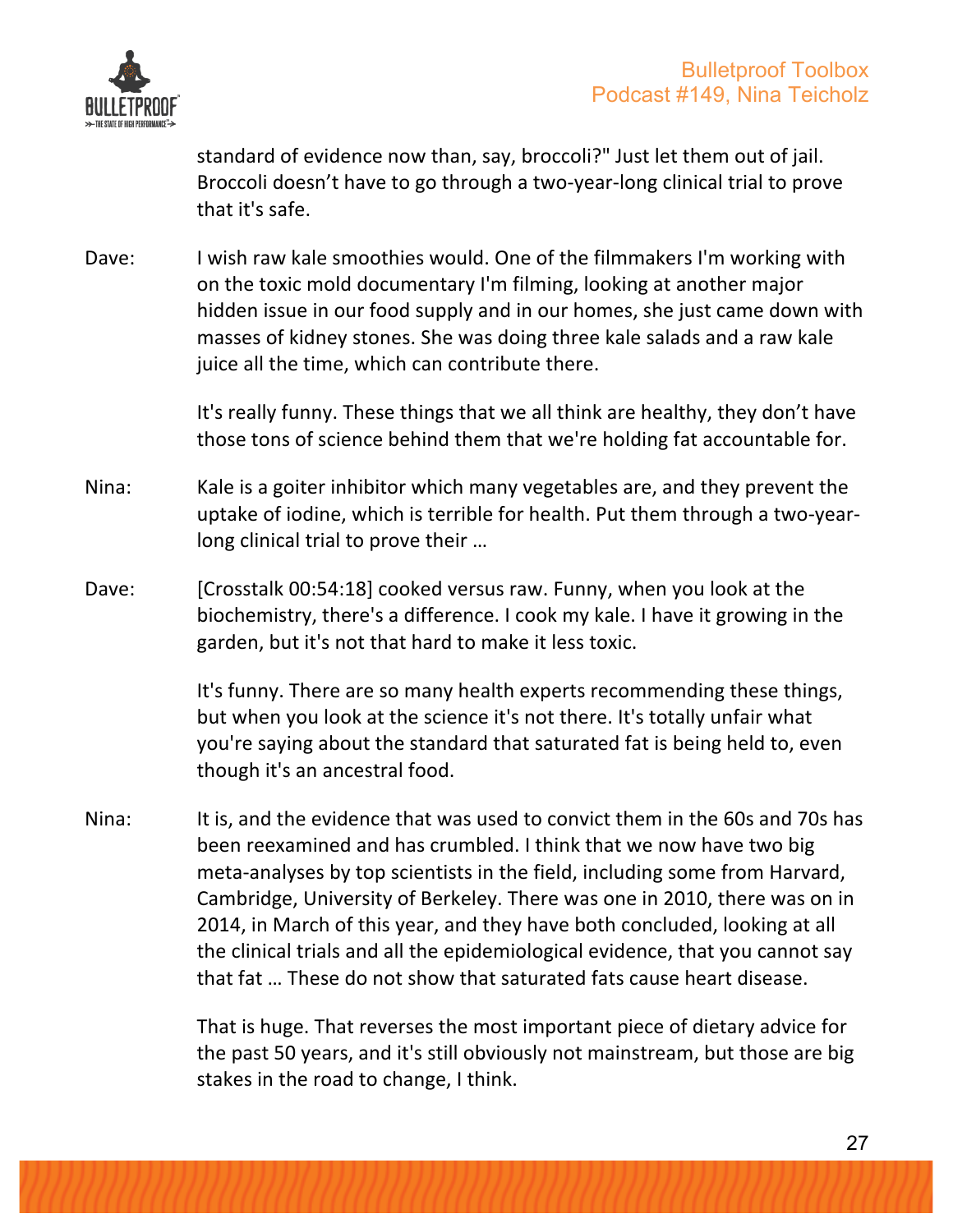

Dave: They are, indeed. We're coming up on the end of the show, and there is a question that everyone who has been on this show has answered except that one guy when I forgot to ask him, and I still regret it.

> The question is: out of all the things you've learned, not just from writing your book but things you've learned throughout life, the three most important recommendations you have for people who want to perform better. I don't mean more athletic or anything, just perform better at living, at their life, whatever it is they're here to do. What can you share?

- Nina: That's such a huge question.
- Dave: You can say, "Eat more butter." That's totally cool.
- Nina: I think there is no question that a high-fat, low-carbohydrate diet is better for health. That's one. For obesity, diabetes, heart disease, that is clearly what the science shows. That's one.

I think that staying away from heated vegetable oils in restaurants or in your home is a really good piece of advice.

Then I think the importance of kindness above success and everything else. I just think if there's something to guide you in your life, being kind is a good one.

Dave: We share that last one. In the spirit of kindness, Dr. Ornish, if you're still listening to this, I know that you're actually working to help people. Just review the science one more time, please.

> On that note, where can people buy your book? Where is your website? Give us your coordinates so people who are driving in their cars now can listen.

Nina: The easiest thing to do is it's TheBigFatSurprise.com. There are links to buying it there, and you can also buy it on Amazon, bookstores, Barnes & Noble. The easiest thing is just TheBigFatSurprise.com.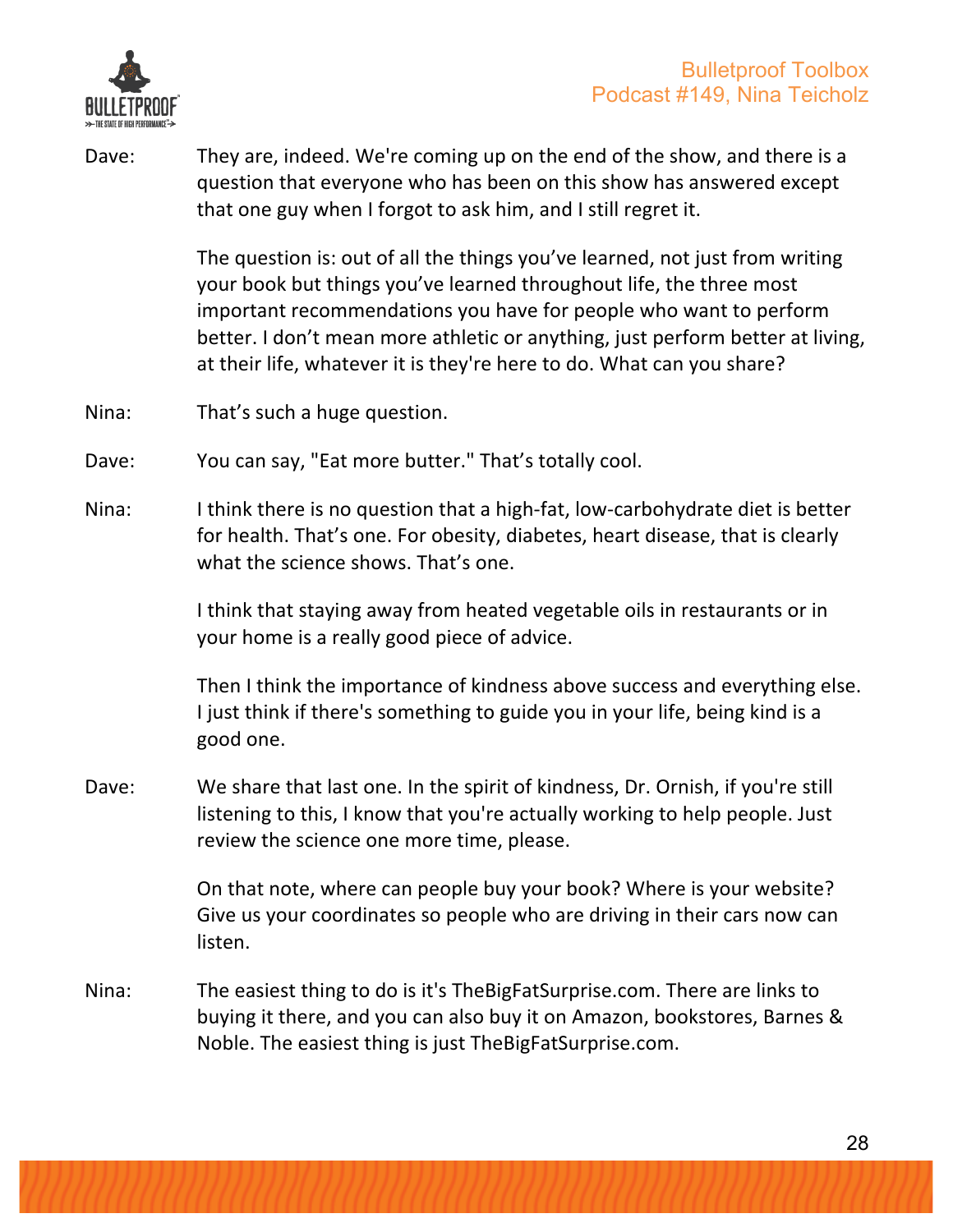

Dave: Nina, thanks again for being on Bulletproof Radio. It's been a pleasure. Thanks especially for talking about oxidized, cooked vegetables oils, because those are so bad. I'm so glad you've shined a light on that in your book. It's so worth reading.

> If you enjoyed this podcast, if you're eating the Bulletproof Diet, you're drinking Bulletproof Coffee, and you want to tell your friends why, you should read *The Big Fat Surprise* because there's a lot of good science in there that's going to tell you why.

- Nina: Thank you for having me. I really have enjoyed talking to you.
- Dave: Have you heard about our new brain octane oil? It goes far beyond upgraded MCT or any other coconut product for creating maximum cognitive function. You owe it to yourself to give it a shot.

### **Featured**

The Big Fat Surprise Blog

The Big Fat Surprise: Why Butter, Meat and Cheese Belong in a Healthy Diet

Nina's TED Talk

Twitter - @bigfatsurprise

The Big Fat Surprise on Facebook

Nina Teicholz on Pinterest

#### **Resources**

NASA Astronaut Diet Experiments

Team Boatylicious Ride Across the Pacific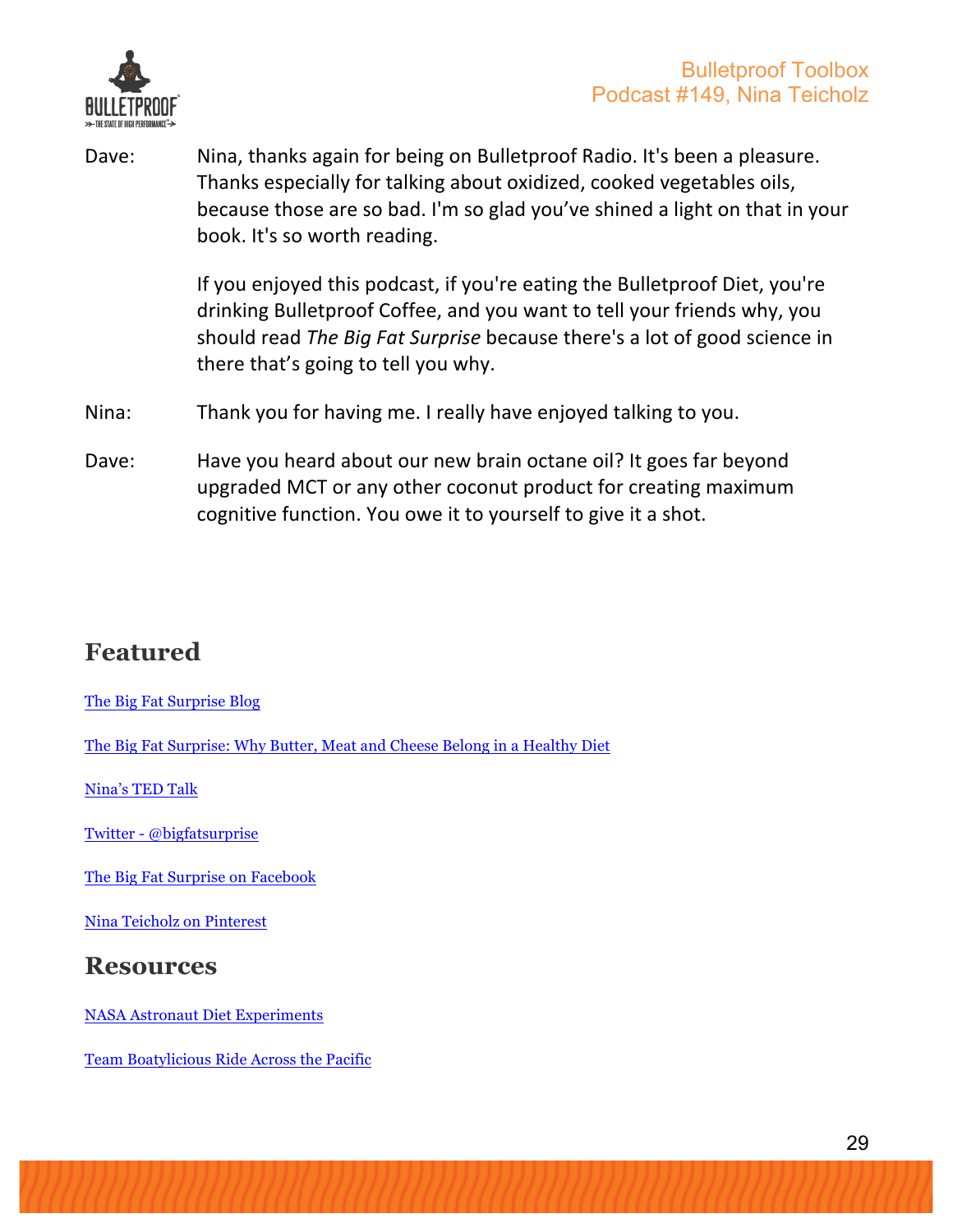

- Nina's New York Times Article "Nuggets of Death"
- Trans Fat

Mary Enig, Ph.D.

Know Your Fats: The Complete Primer for Understanding the Nutrition of Fats, Oils and Cholesterol

Eat Fat, Lose Fat: The Healthy Alternative to Trans Fats

Gary Taubes

- Why We Get Fat: And What to Do About It
- Good Calories, Bad Calories: Fats, Carbs, and the Controversial Science of Diet and Health

The Soft Science of Dietary Fat (PDF)

Silicon Valley Health Institute

The Atkins Diet

Dean Ornish, M.D.

American Heart Association Dietary Guidelines

K. Lance Gould, M.D.

Jeff Volek, Ph.D., & Stephen Phinney, M.D., Ph.D

Eric Westman, M.D., M.H.S.

Keto Clarity: Your Definitive Guide to the Benefits of a Low-Carb, High-Fat Diet

Ketogenic Diet

**Crisco** 

Oil oxidation products

Fat replacers